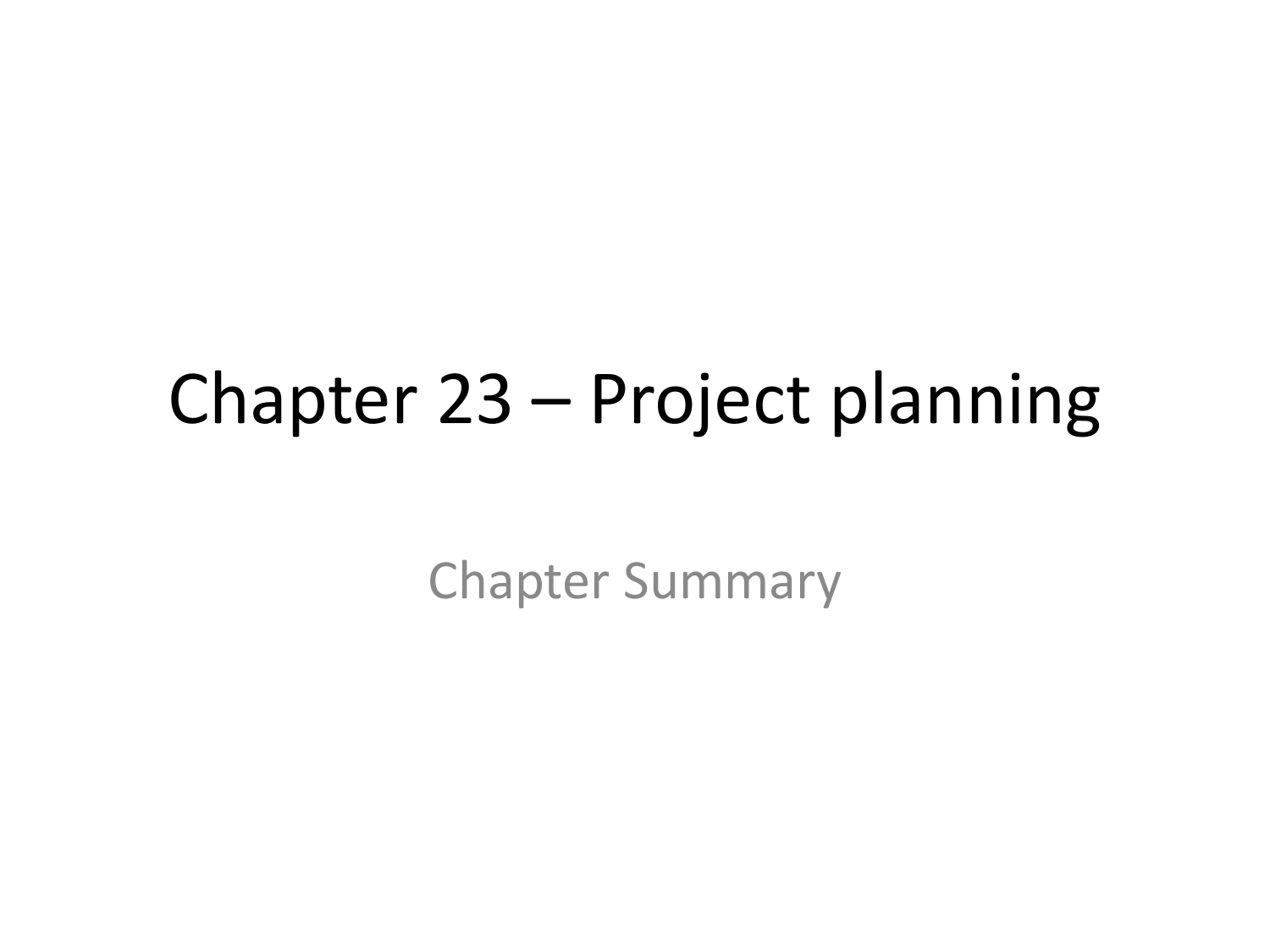## Topics covered

- Software pricing
- Plan-driven development
- Project scheduling
- Agile planning
- Estimation techniques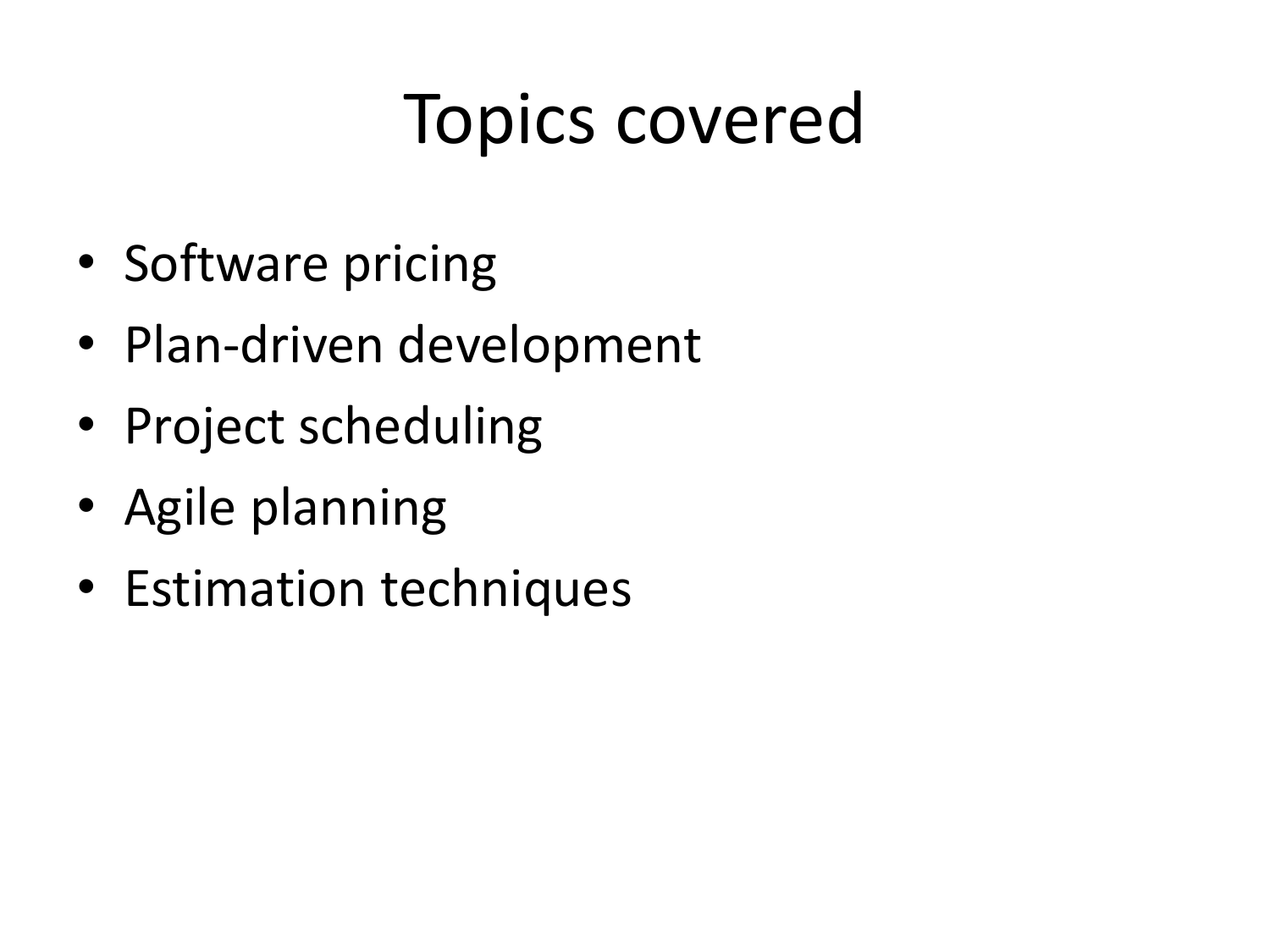## Project planning

- Project planning involves breaking down the work into parts and assign these to project team members, anticipate problems that might arise and prepare tentative solutions to those problems.
- The project plan, which is created at the start of a project, is used to communicate how the work will be done to the project team and customers, and to help assess progress on the project.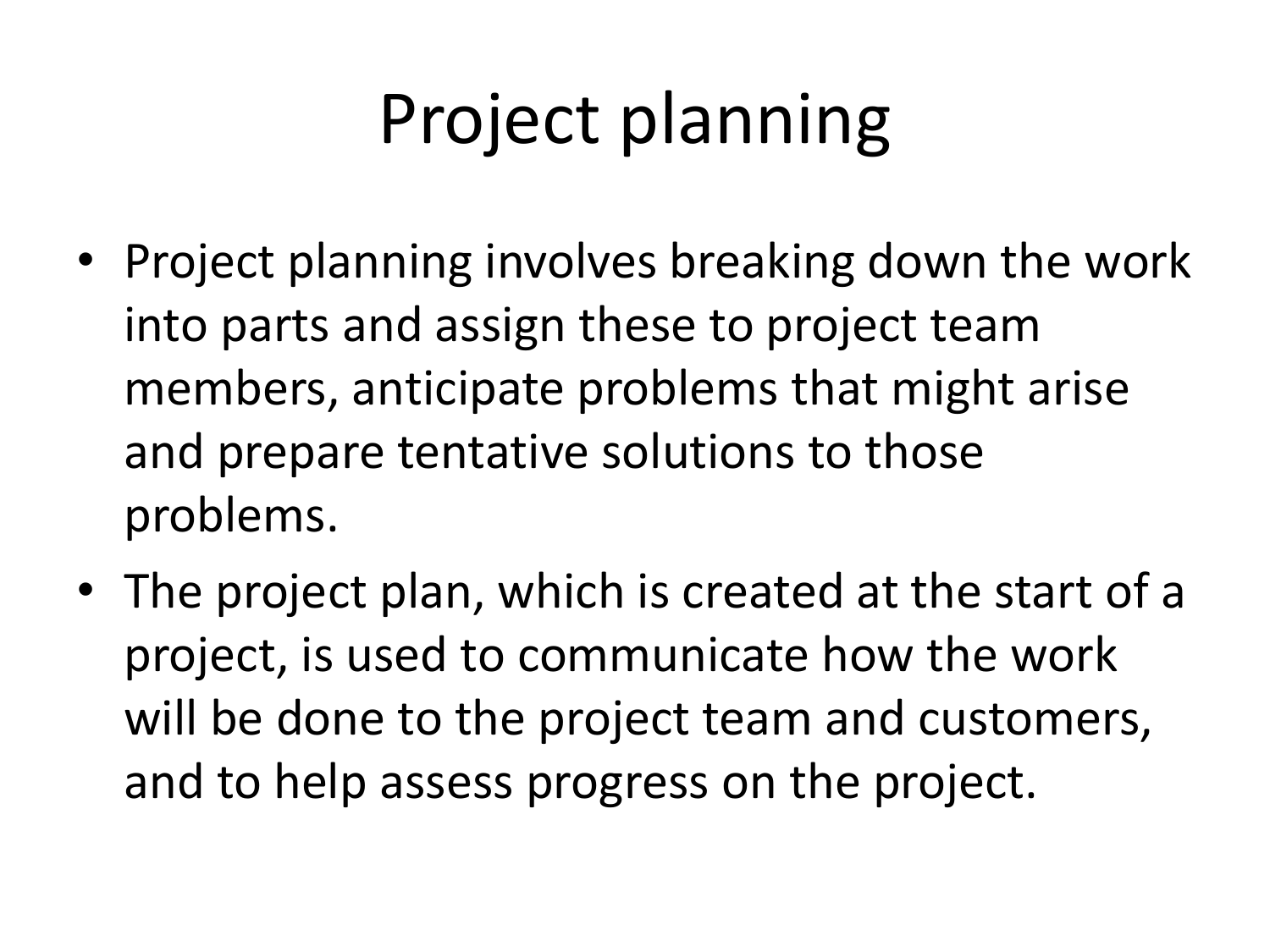## Planning stages

- At the proposal stage, when you are bidding for a contract to develop or provide a software system.
- During the project startup phase, when you have to plan who will work on the project, how the project will be broken down into increments, how resources will be allocated across your company, etc.
- Periodically throughout the project, when you modify your plan in the light of experience gained and information from monitoring the progress of the work.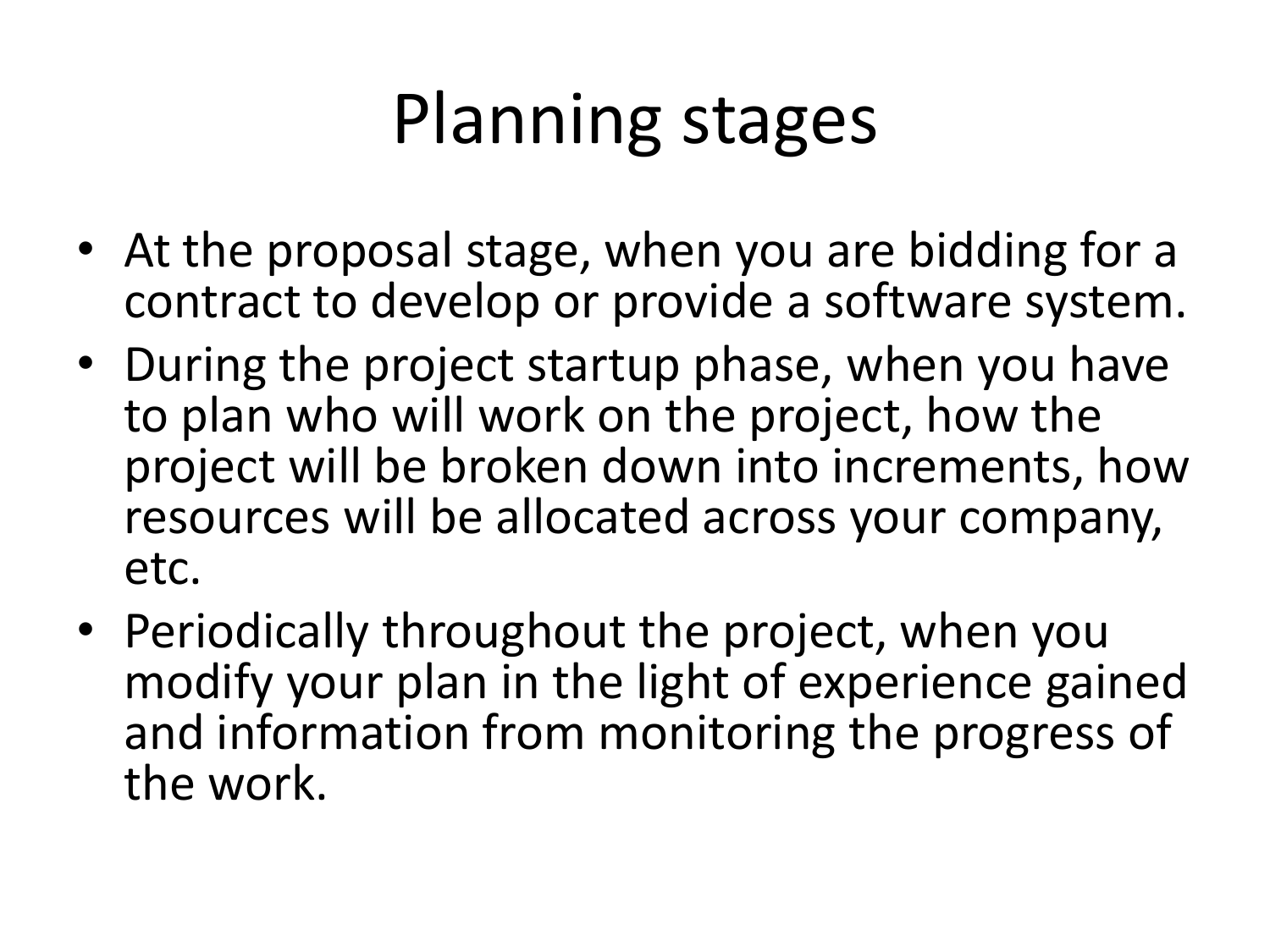## Proposal planning

- Planning may be necessary with only outline software requirements.
- The aim of planning at this stage is to provide information that will be used in setting a price for the system to customers.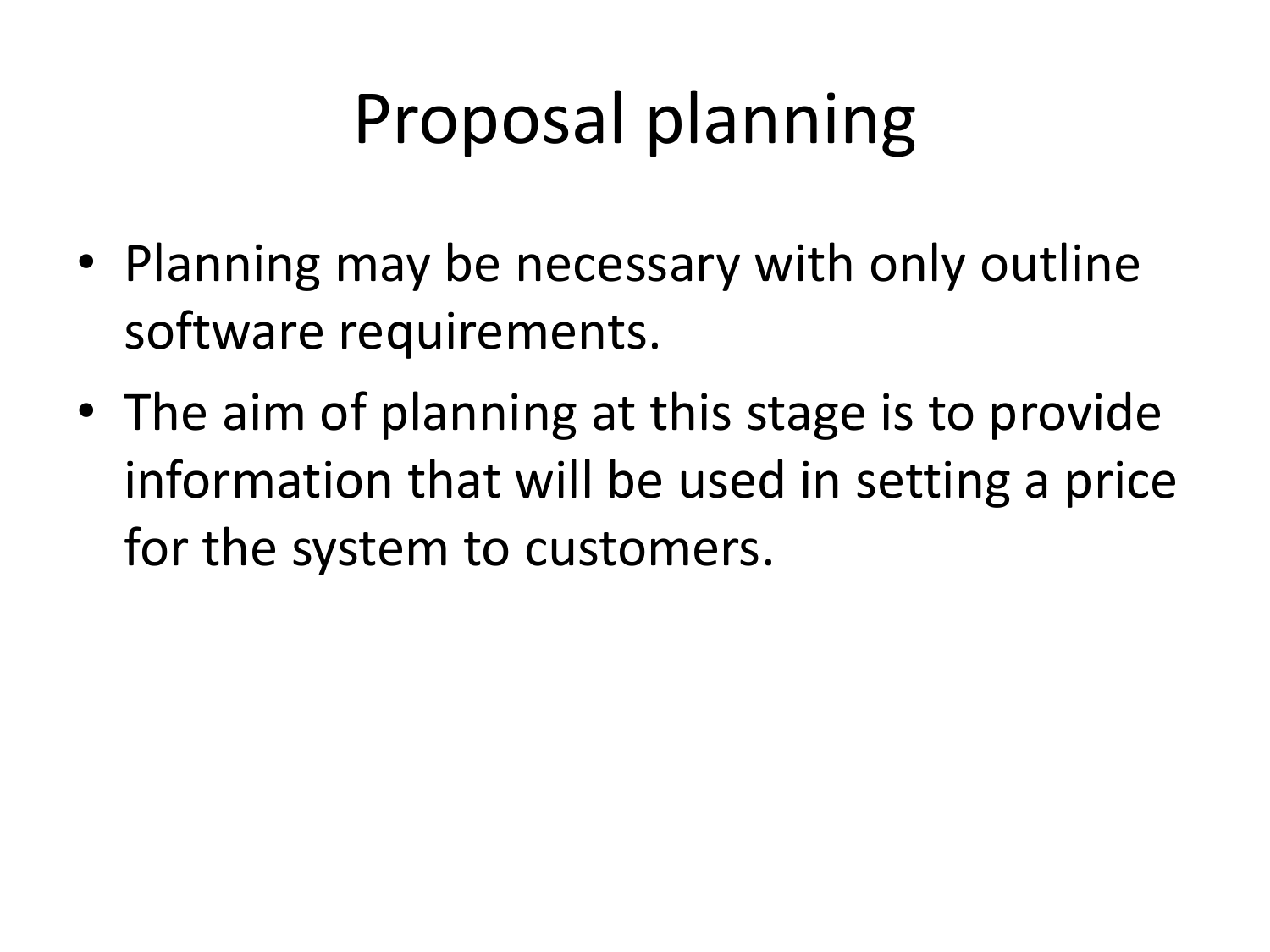## Software pricing

- Estimates are made to discover the cost, to the developer, of producing a software system.
	- You take into account, hardware, software, travel, training and effort costs.
- There is not a simple relationship between the development cost and the price charged to the customer.
- Broader organisational, economic, political and business considerations influence the price charged.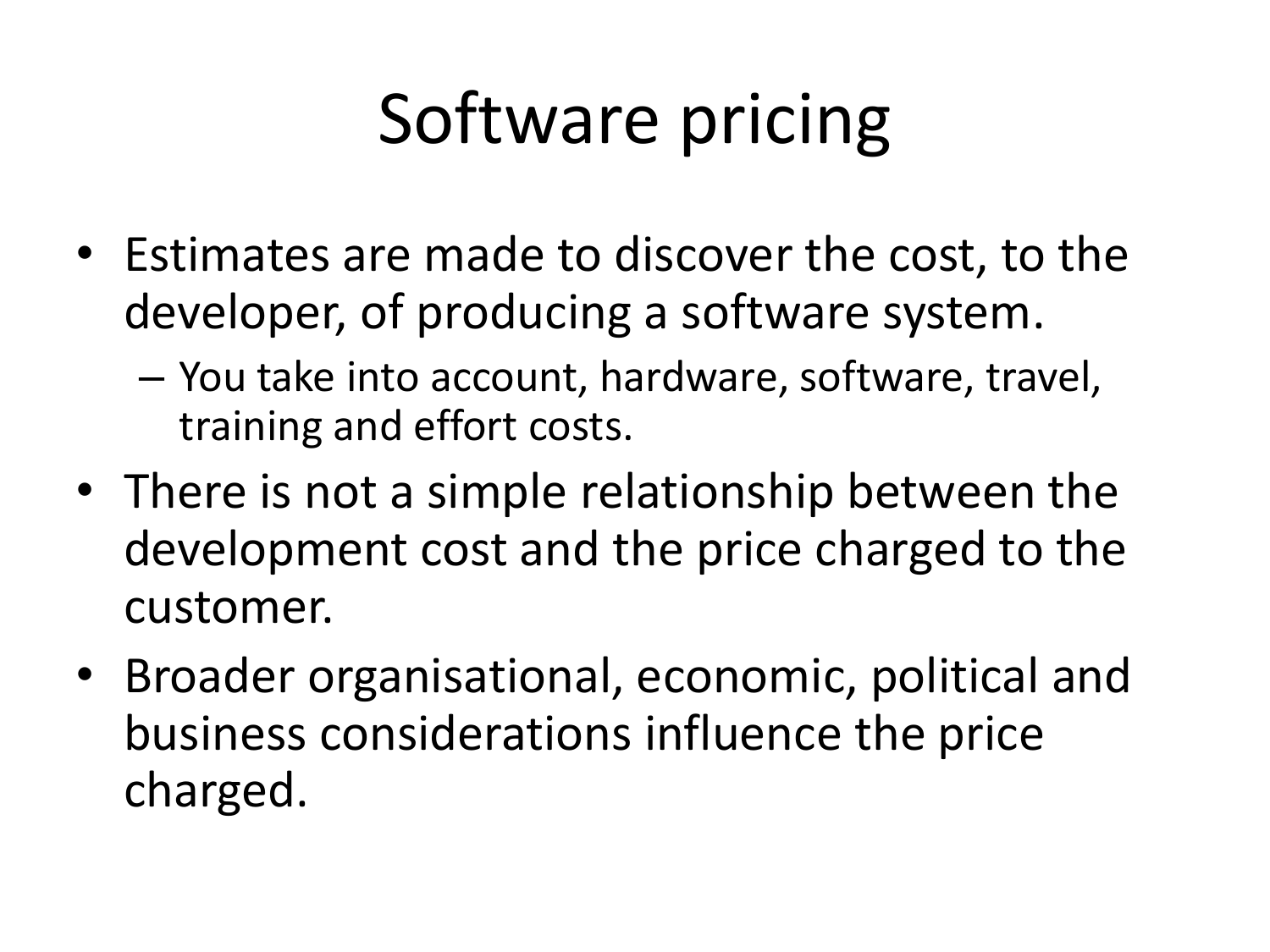#### Factors affecting software pricing

| <b>Factor</b>                | <b>Description</b>                                                                                                                                                                                                                                                                                                |
|------------------------------|-------------------------------------------------------------------------------------------------------------------------------------------------------------------------------------------------------------------------------------------------------------------------------------------------------------------|
| Market opportunity           | A development organization may quote a low price because<br>it wishes to move into a new segment of the software<br>market. Accepting a low profit on one project may give the<br>organization the opportunity to make a greater profit later.<br>The experience gained may also help it develop new<br>products. |
| Cost estimate<br>uncertainty | If an organization is unsure of its cost estimate, it may<br>increase its price by a contingency over and above its<br>normal profit.                                                                                                                                                                             |
| <b>Contractual terms</b>     | A customer may be willing to allow the developer to retain<br>ownership of the source code and reuse it in other projects.<br>The price charged may then be less than if the software<br>source code is handed over to the customer.                                                                              |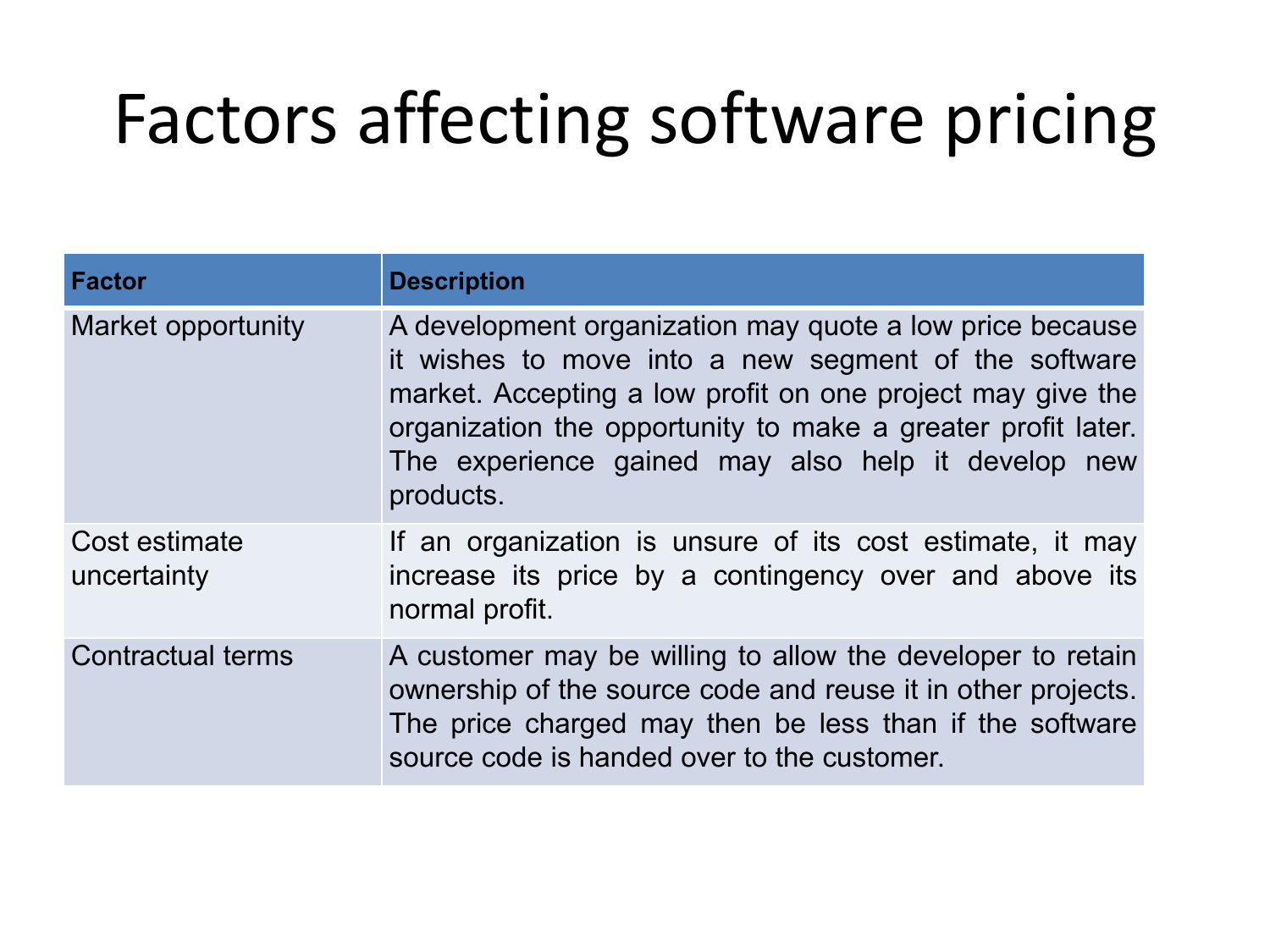## Factors affecting software pricing

| <b>Factor</b>                  | <b>Description</b>                                                                                                                                                                                                                                     |
|--------------------------------|--------------------------------------------------------------------------------------------------------------------------------------------------------------------------------------------------------------------------------------------------------|
| <b>Requirements volatility</b> | If the requirements are likely to change, an organization<br>may lower its price to win a contract. After the contract is<br>awarded, high prices can be charged for changes to the<br>requirements.                                                   |
| <b>Financial health</b>        | Developers in financial difficulty may lower their price to<br>gain a contract. It is better to make a smaller than normal<br>profit or break even than to go out of business. Cash flow<br>is more important than profit in difficult economic times. |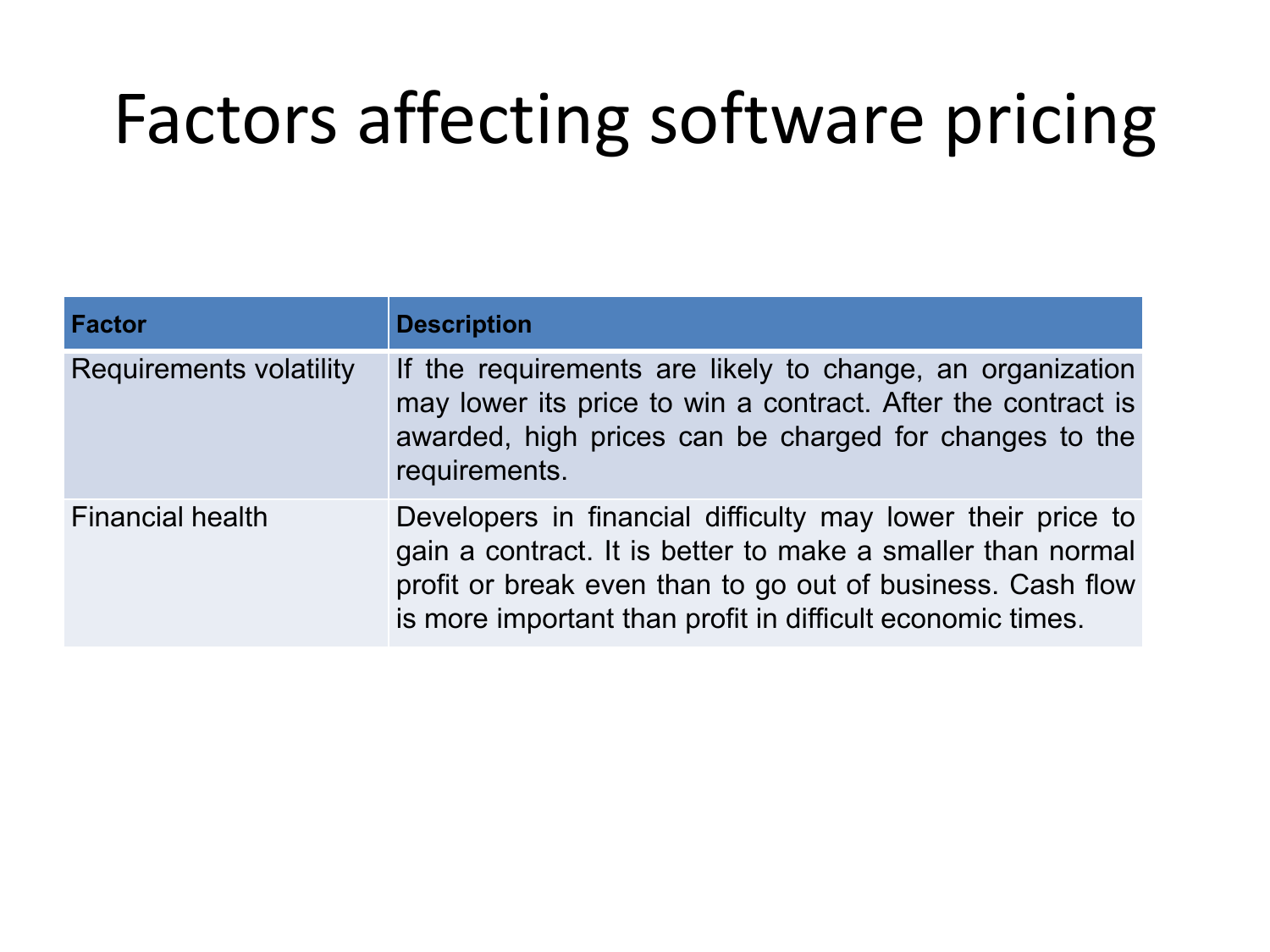## Plan-driven development

- Plan-driven or plan-based development is an approach to software engineering where the development process is planned in detail.
	- Plan-driven development is based on engineering project management techniques and is the 'traditional' way of managing large software development projects.
- A project plan is created that records the work to be done, who will do it, the development schedule and the work products.
- Managers use the plan to support project decision making and as a way of measuring progress.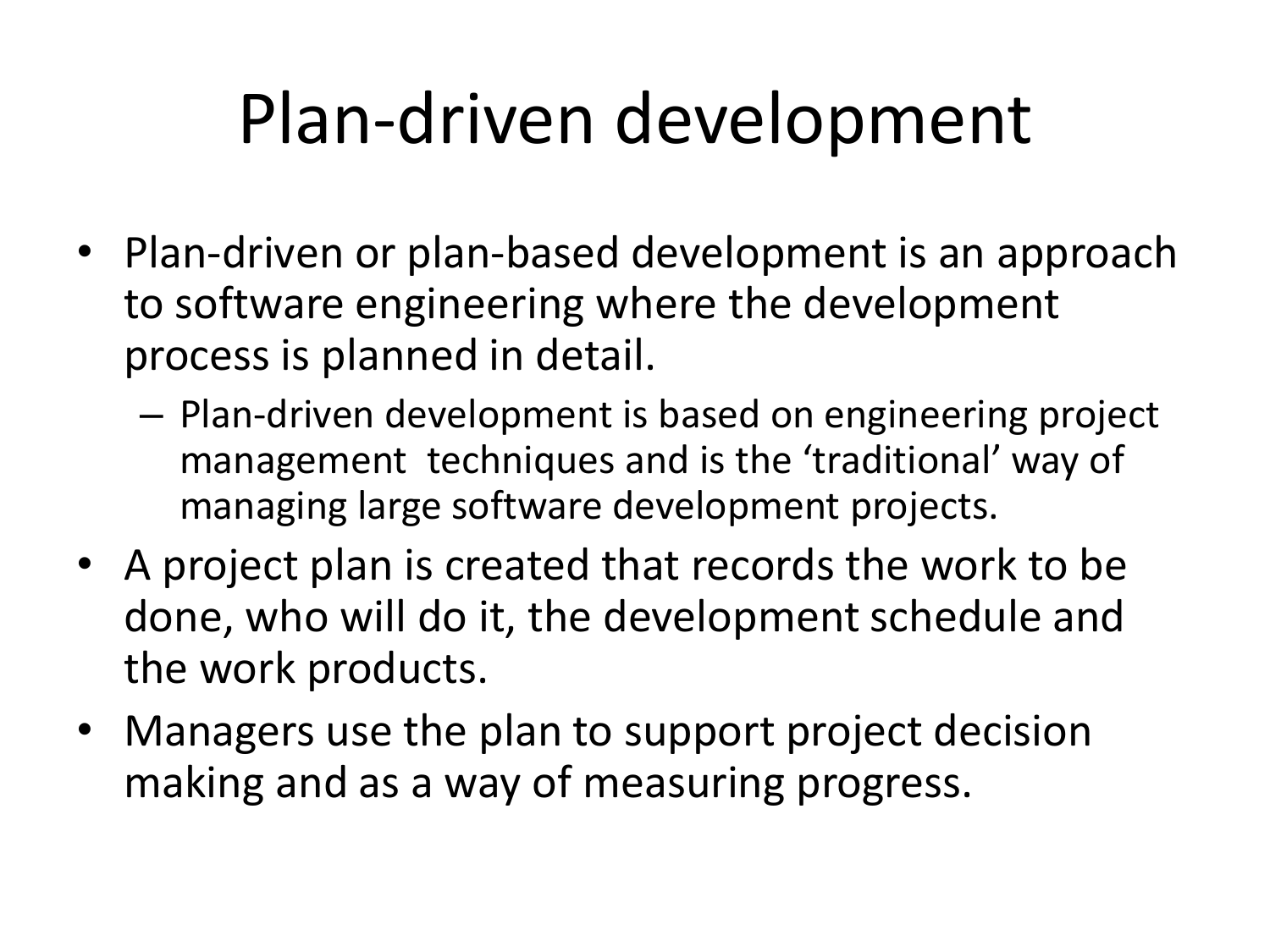#### Plan-driven development – pros and cons

- The arguments in favor of a plan-driven approach are that early planning allows organizational issues (availability of staff, other projects, etc.) to be closely taken into account, and that potential problems and dependencies are discovered before the project starts, rather than once the project is underway.
- The principal argument against plan-driven development is that many early decisions have to be revised because of changes to the environment in which the software is to be developed and used.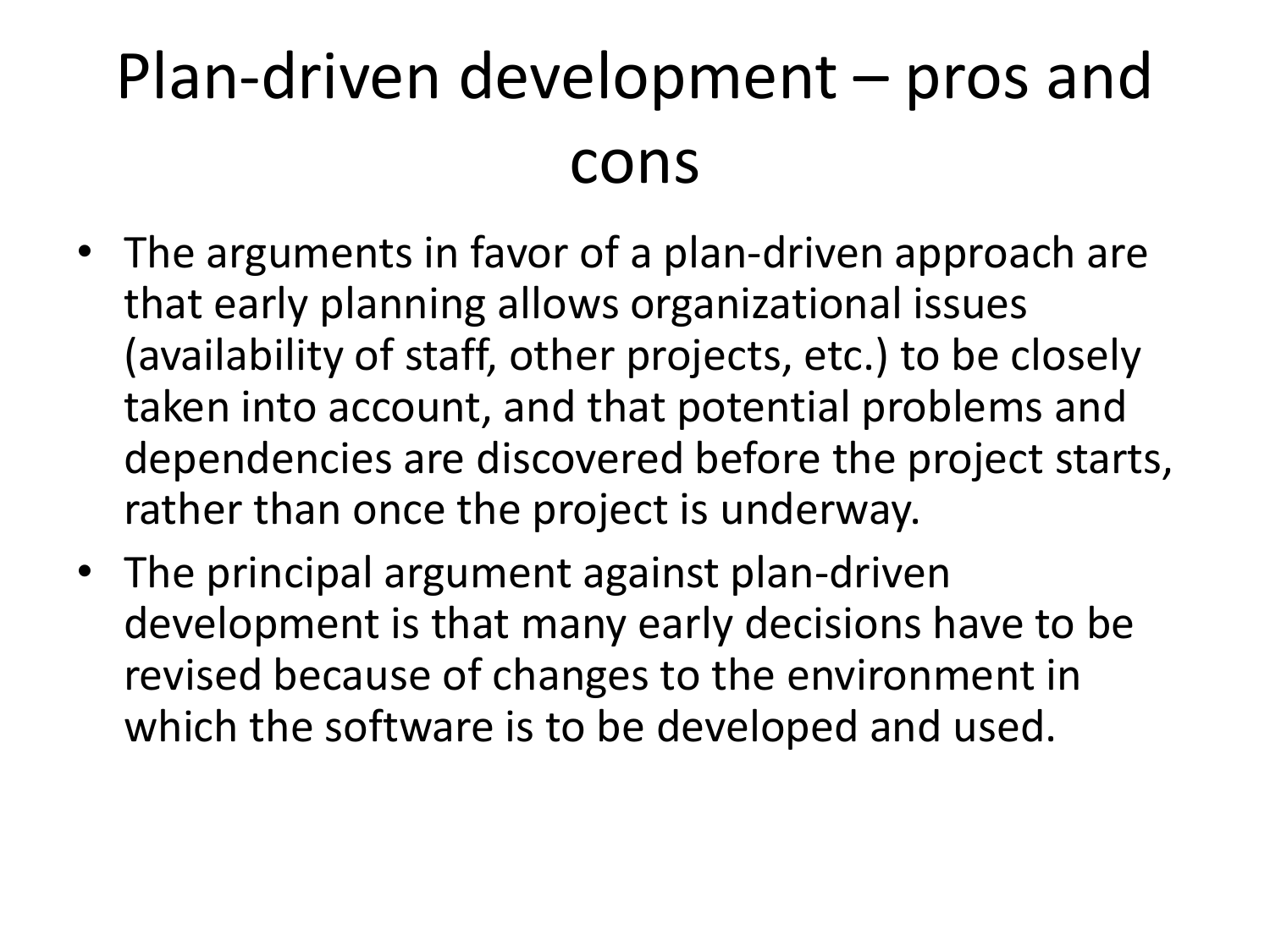## Project plans

- In a plan-driven development project, a project plan sets out the resources available to the project, the work breakdown and a schedule for carrying out the work.
- Plan sections
	- Introduction
	- Project organization
	- Risk analysis
	- Hardware and software resource requirements
	- Work breakdown
	- Project schedule
	- Monitoring and reporting mechanisms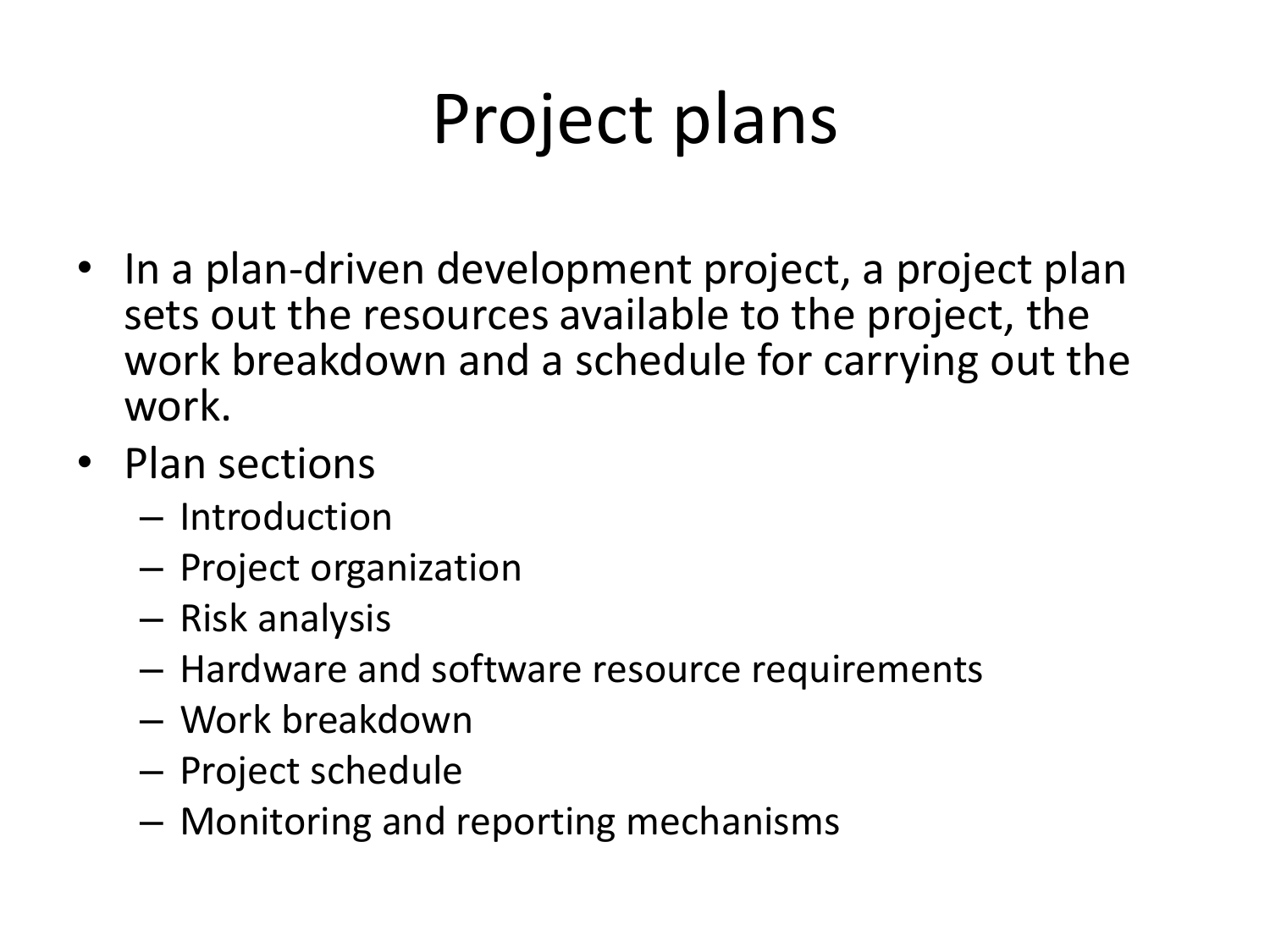#### Project plan supplements

| <b>Plan</b>                   | <b>Description</b>                                                                        |
|-------------------------------|-------------------------------------------------------------------------------------------|
| <b>Quality plan</b>           | Describes the quality procedures and standards that<br>will be used in a project.         |
| Validation plan               | Describes the approach, resources, and schedule used<br>for system validation.            |
| Configuration management plan | Describes the configuration management procedures<br>and structures to be used.           |
| Maintenance plan              | Predicts the maintenance requirements, costs, and<br>effort.                              |
| Staff development plan        | Describes how the skills and experience of the project<br>team members will be developed. |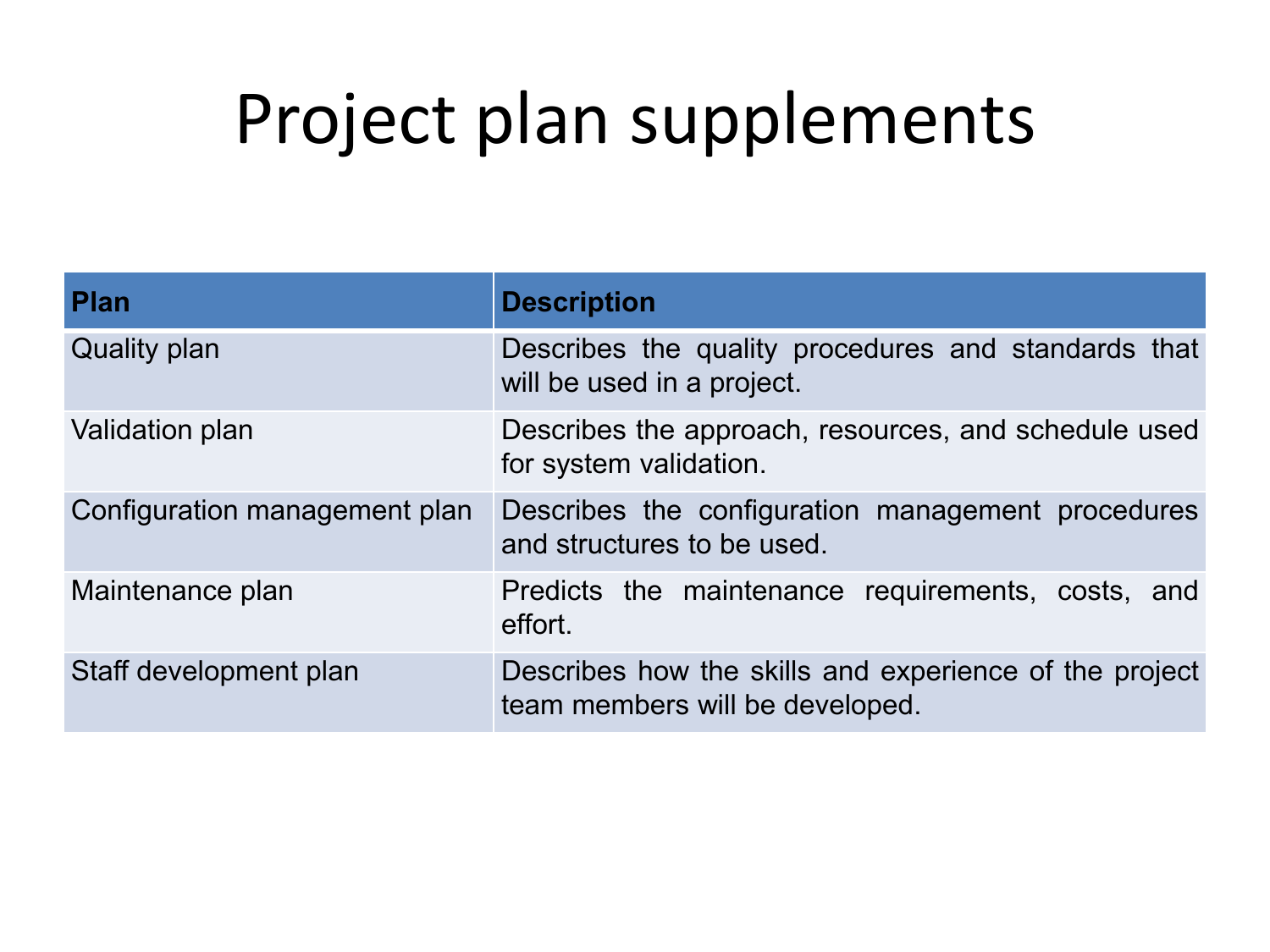## The planning process

- Project planning is an iterative process that starts when you create an initial project plan during the project startup phase.
- Plan changes are inevitable.
	- As more information about the system and the project team becomes available during the project, you should regularly revise the plan to reflect requirements, schedule and risk changes.
	- Changing business goals also leads to changes in project plans. As business goals change, this could affect all projects, which may then have to be replanned.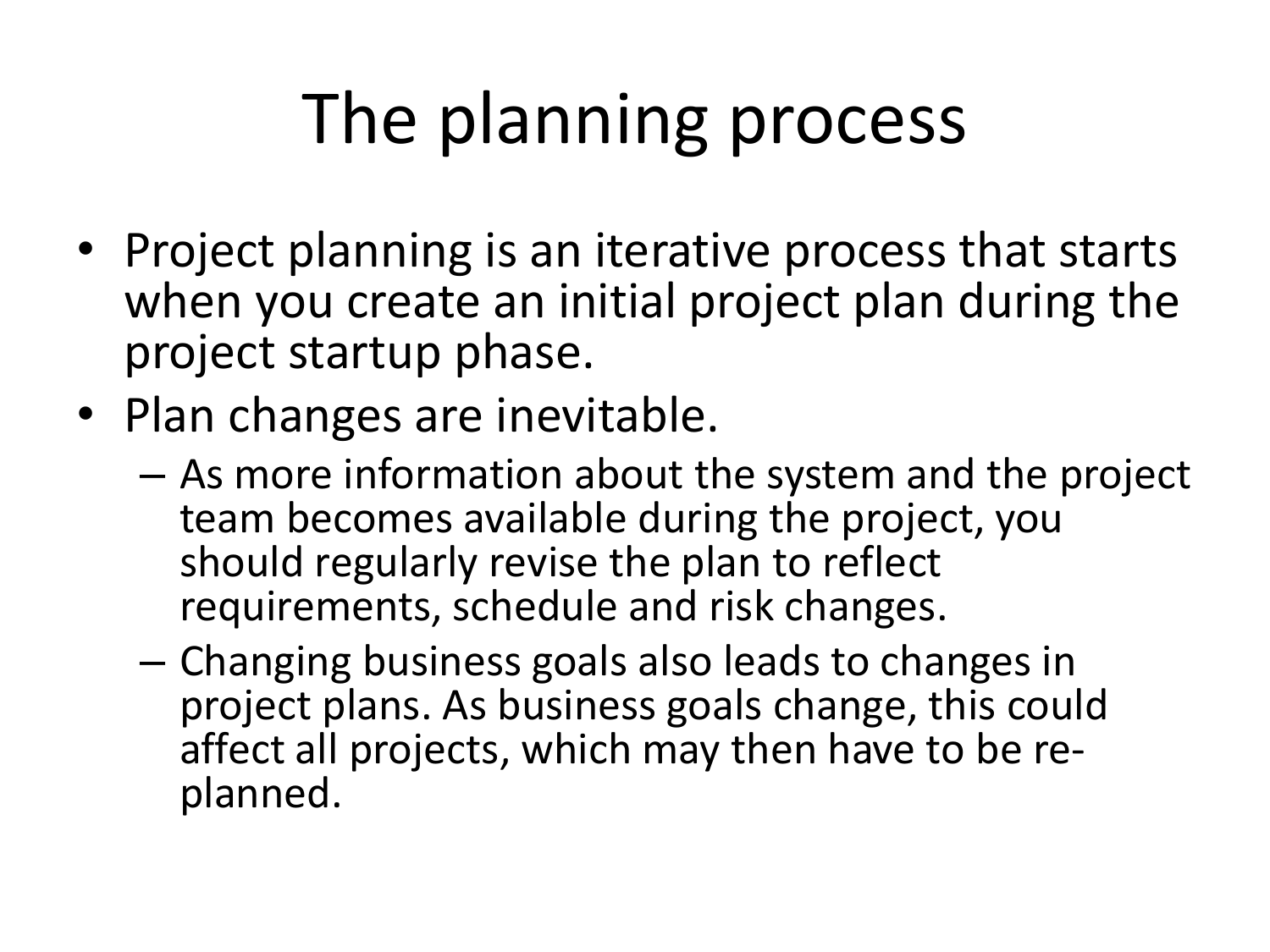## The project planning process

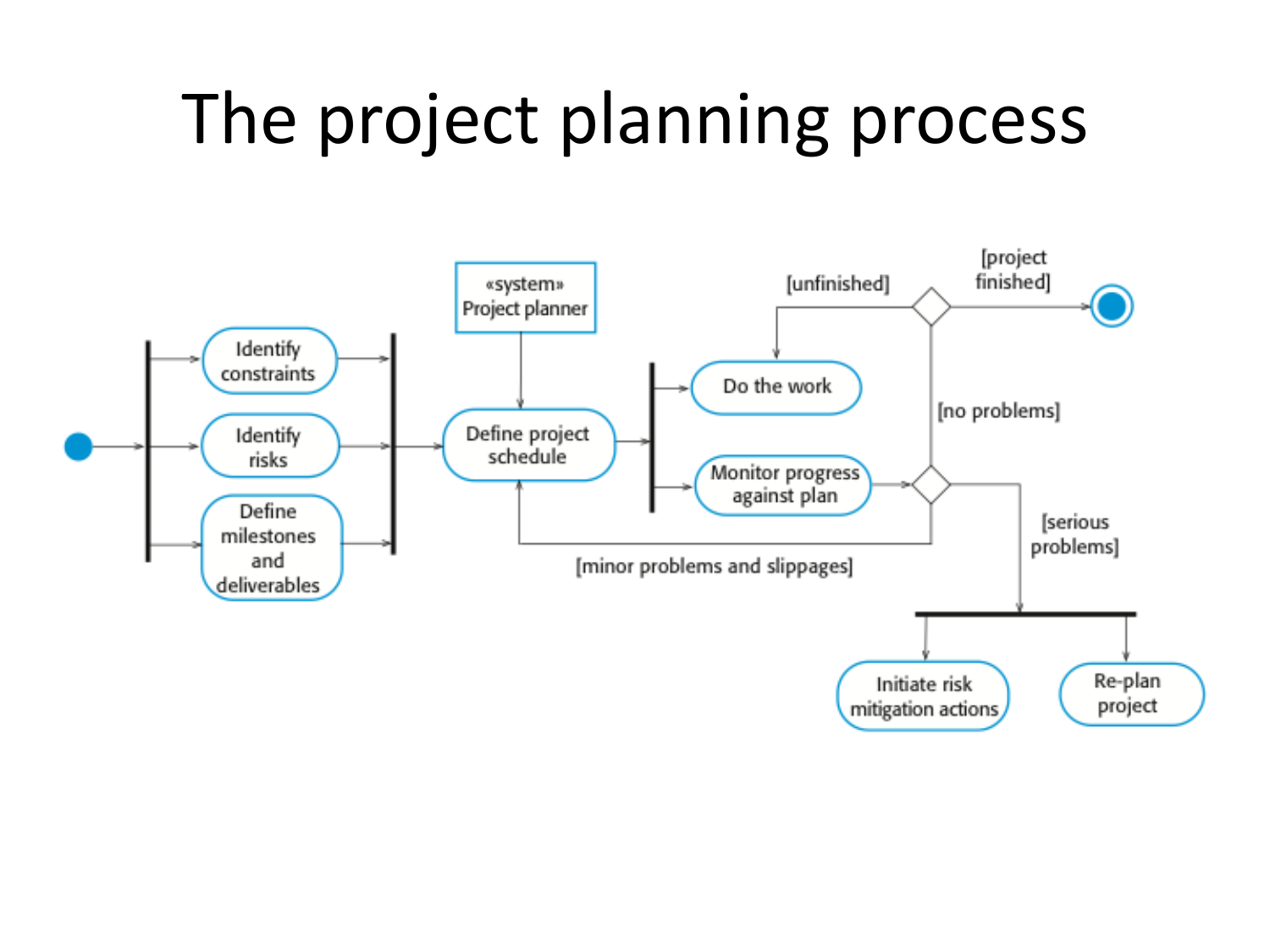## Project scheduling

- Project scheduling is the process of deciding how the work in a project will be organized as separate tasks, and when and how these tasks will be executed.
- You estimate the calendar time needed to complete each task, the effort required and who will work on the tasks that have been identified.
- You also have to estimate the resources needed to complete each task, such as the disk space required on a server, the time required on specialized hardware, such as a simulator, and what the travel budget will be.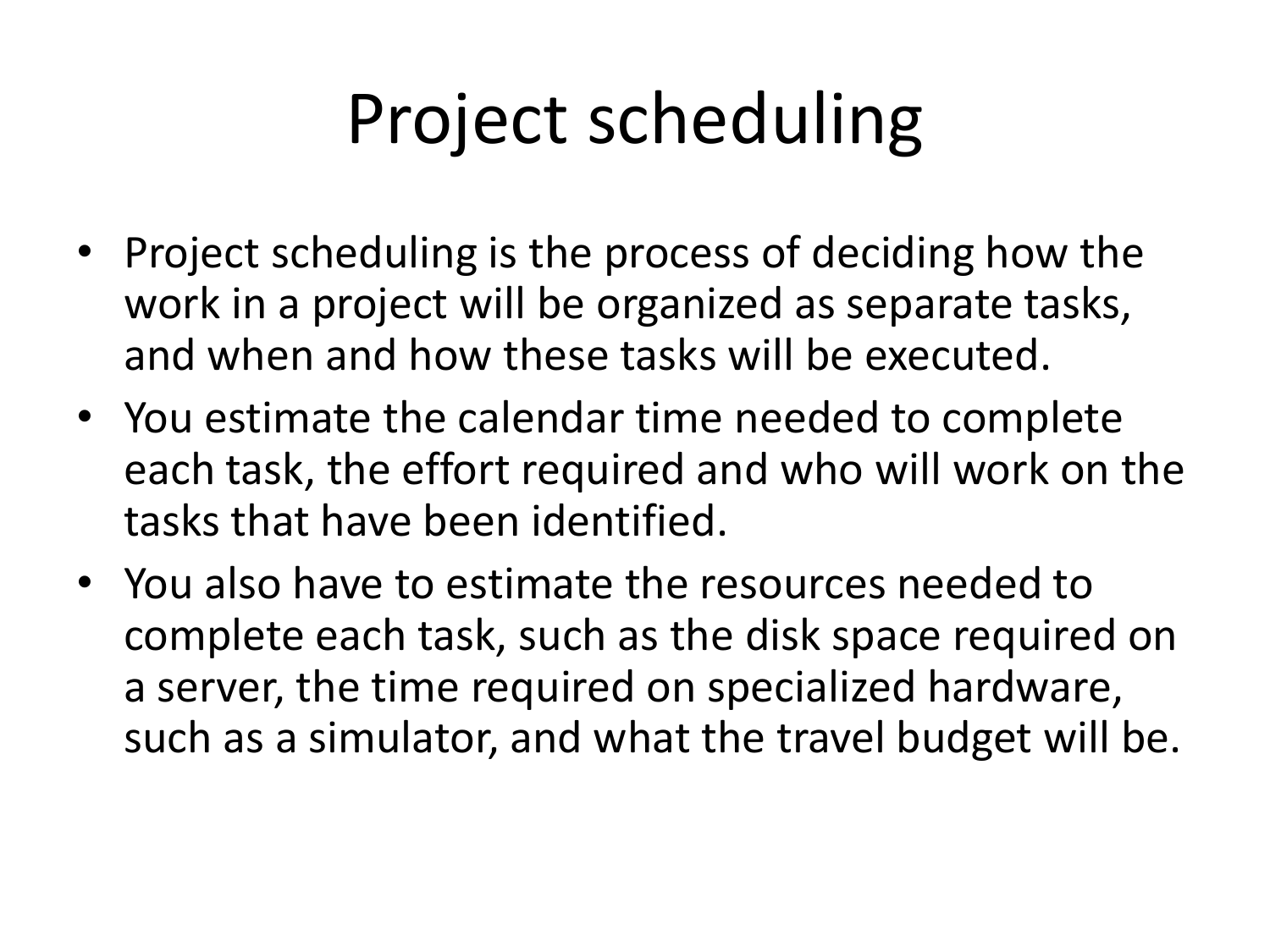## Project scheduling activities

- Split project into tasks and estimate time and resources required to complete each task.
- Organize tasks concurrently to make optimal use of workforce.
- Minimize task dependencies to avoid delays caused by one task waiting for another to complete.
- Dependent on project managers intuition and experience.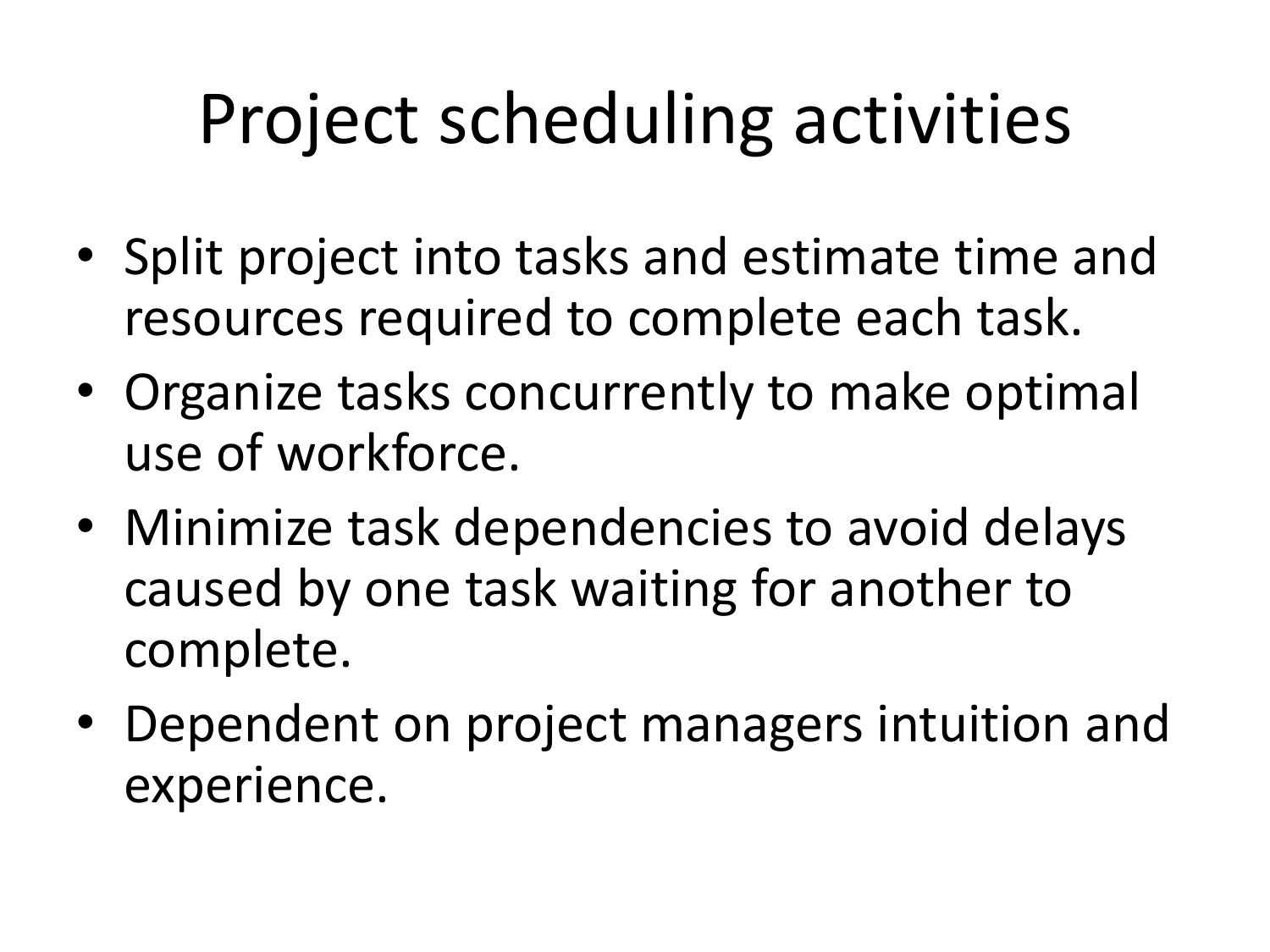### Milestones and deliverables

- Milestones are points in the schedule against which you can assess progress, for example, the handover of the system for testing.
- Deliverables are work products that are delivered to the customer, e.g. a requirements document for the system.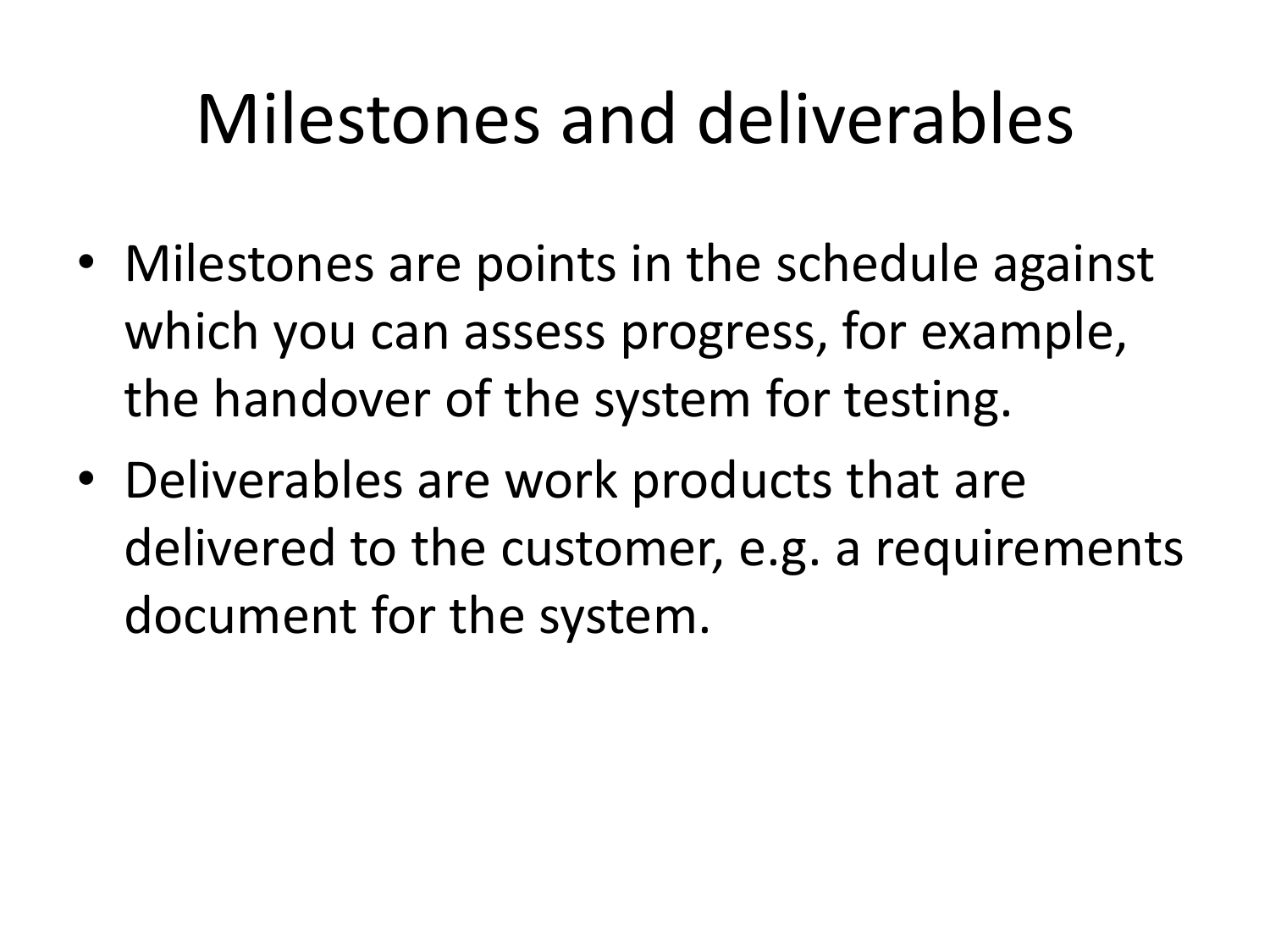## The project scheduling process

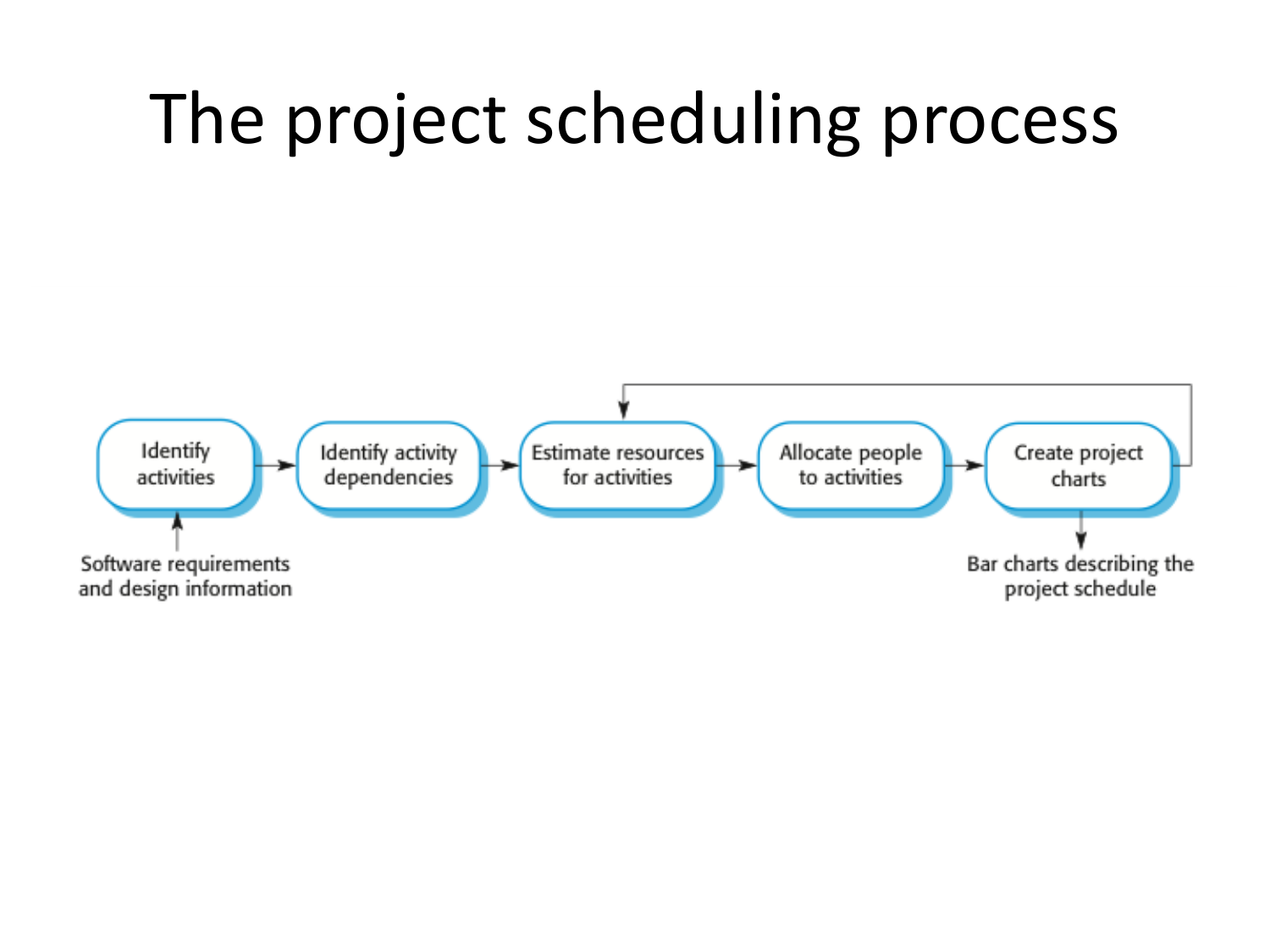# Scheduling problems

- Estimating the difficulty of problems and hence the cost of developing a solution is hard.
- Productivity is not proportional to the number of people working on a task.
- Adding people to a late project makes it later because of communication overheads.
- The unexpected always happens. Always allow contingency in planning.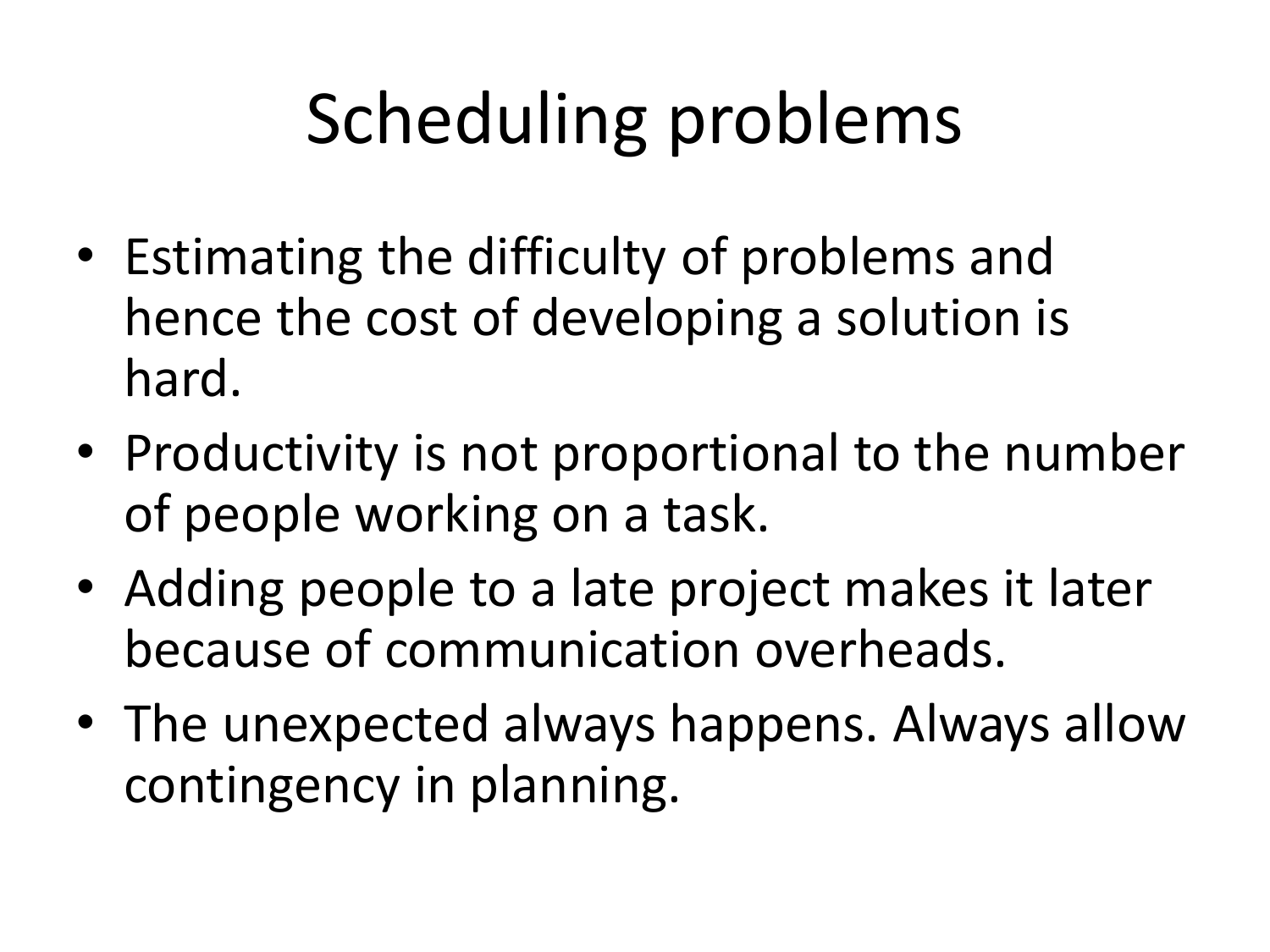## Schedule representation

- Graphical notations are normally used to illustrate the project schedule.
- These show the project breakdown into tasks. Tasks should not be too small. They should take about a week or two.
- Bar charts are the most commonly used representation for project schedules. They show the schedule as activities or resources against time.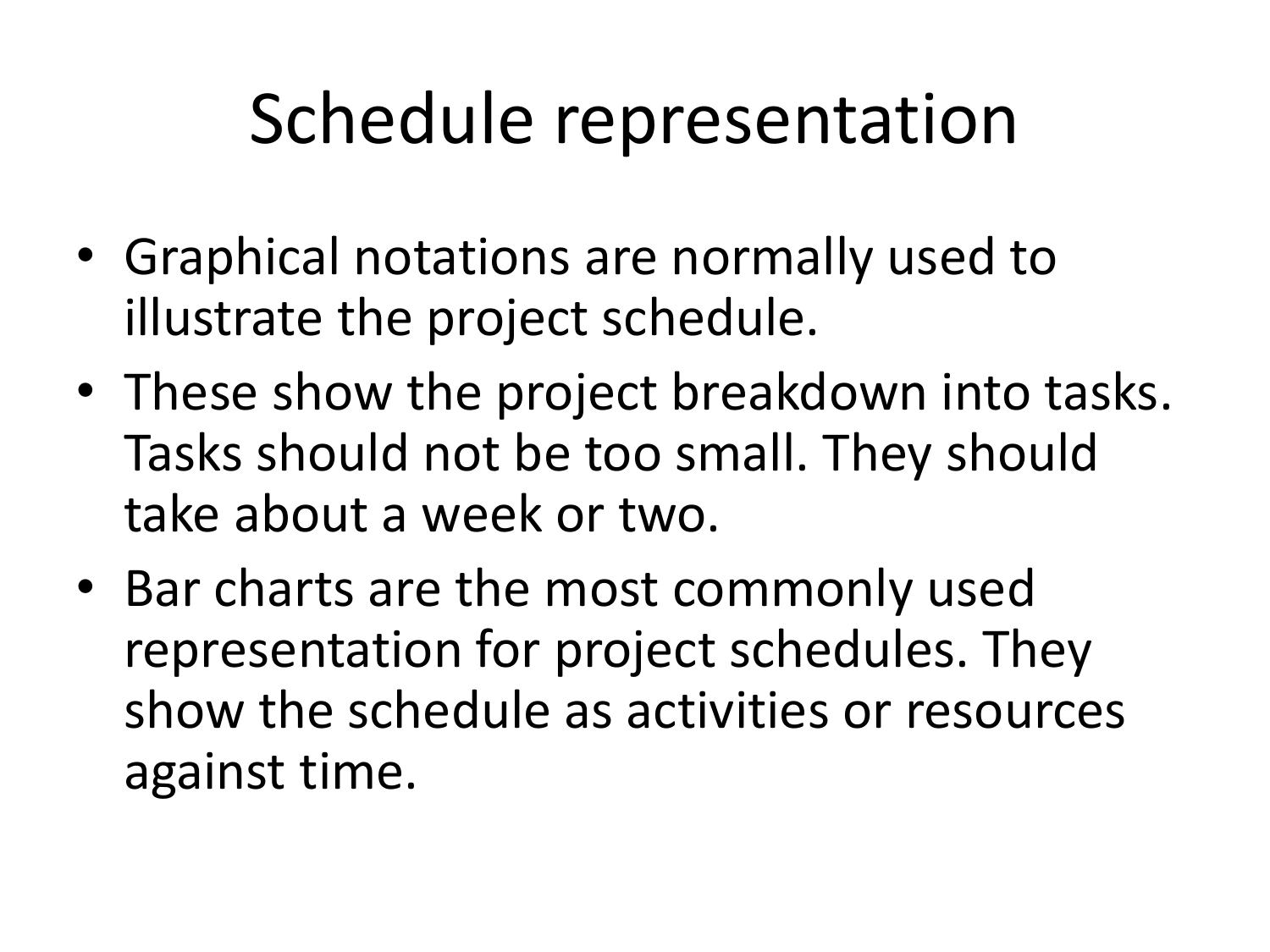#### Tasks, durations, and dependencies

| <b>Task</b>     | <b>Effort (person-</b><br>days) | <b>Duration (days)</b> | <b>Dependencies</b> |
|-----------------|---------------------------------|------------------------|---------------------|
| T1              | 15                              | 10                     |                     |
| T <sub>2</sub>  | 8                               | 15                     |                     |
| T <sub>3</sub>  | 20                              | 15                     | T1(M1)              |
| T <sub>4</sub>  | 5                               | 10                     |                     |
| T <sub>5</sub>  | 5                               | 10                     | T2, T4 (M3)         |
| T <sub>6</sub>  | 10                              | 5                      | T1, T2 (M4)         |
| T7              | 25                              | 20                     | T1(M1)              |
| T <sub>8</sub>  | 75                              | 25                     | T4 (M2)             |
| T <sub>9</sub>  | 10                              | 15                     | T3, T6 (M5)         |
| T <sub>10</sub> | 20                              | 15                     | T7, T8 (M6)         |
| T11             | 10                              | 10                     | T9 (M7)             |
| T12             | 20                              | 10                     | T10, T11 (M8)       |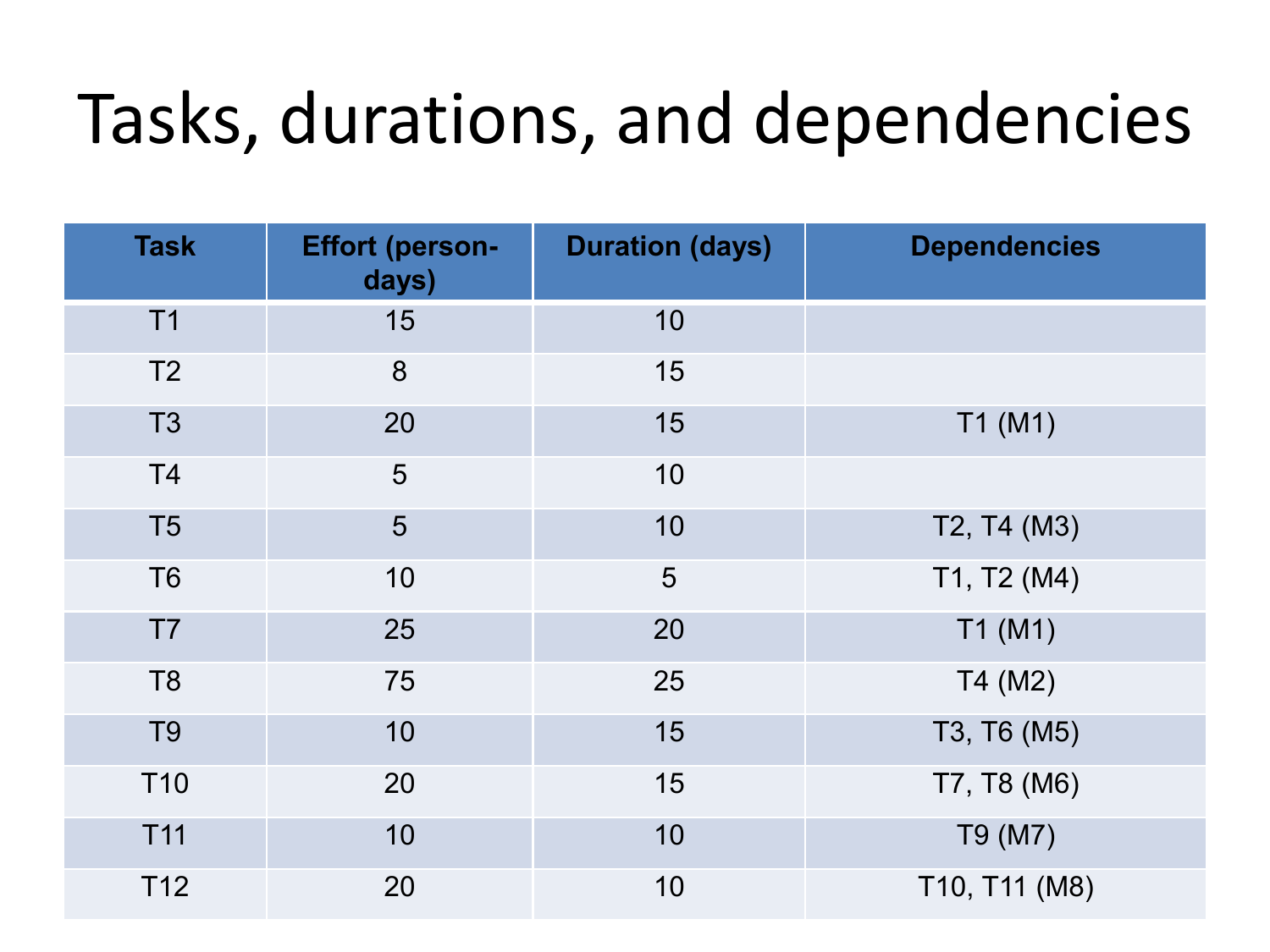#### Activity bar chart

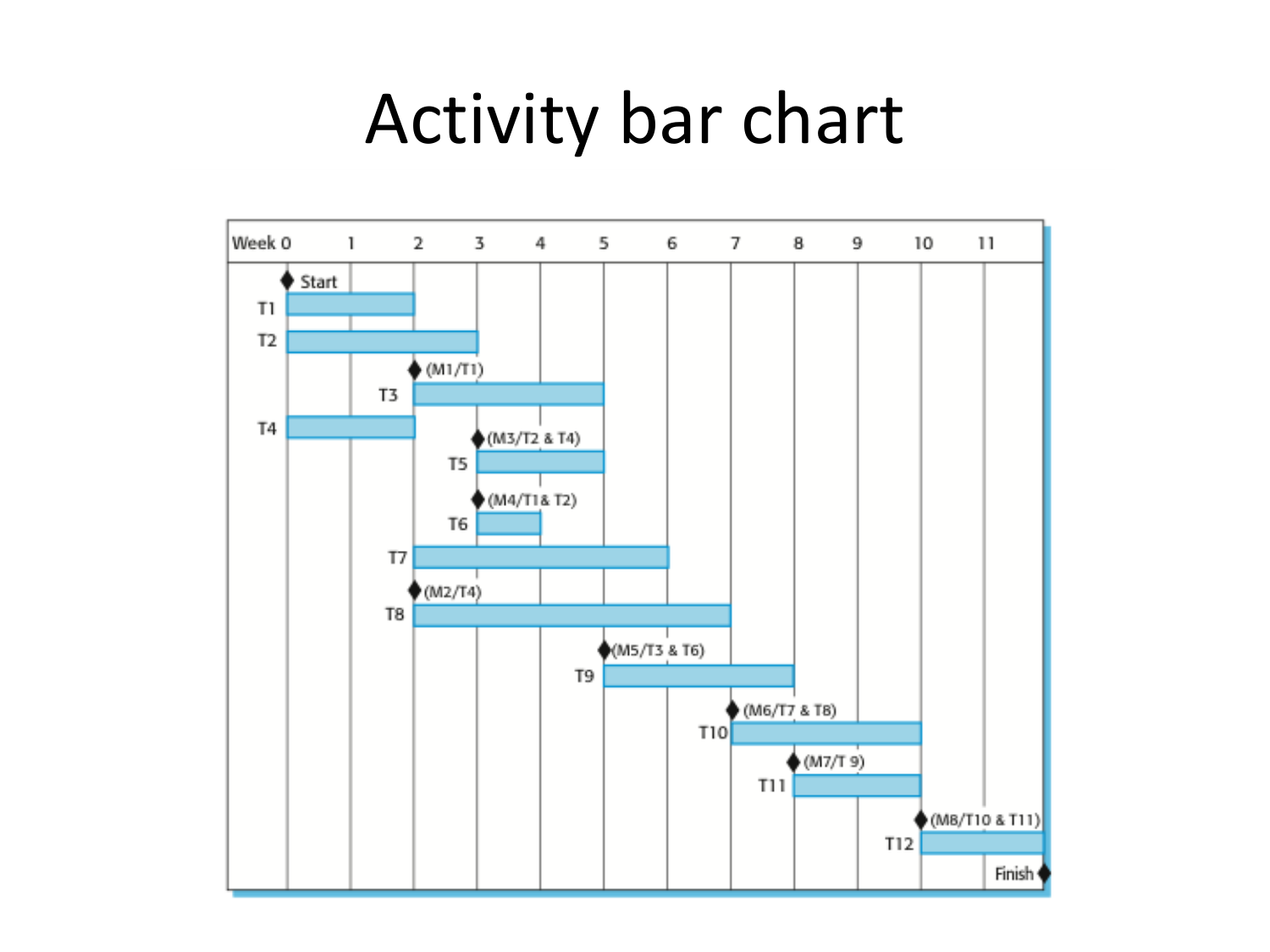#### Staff allocation chart

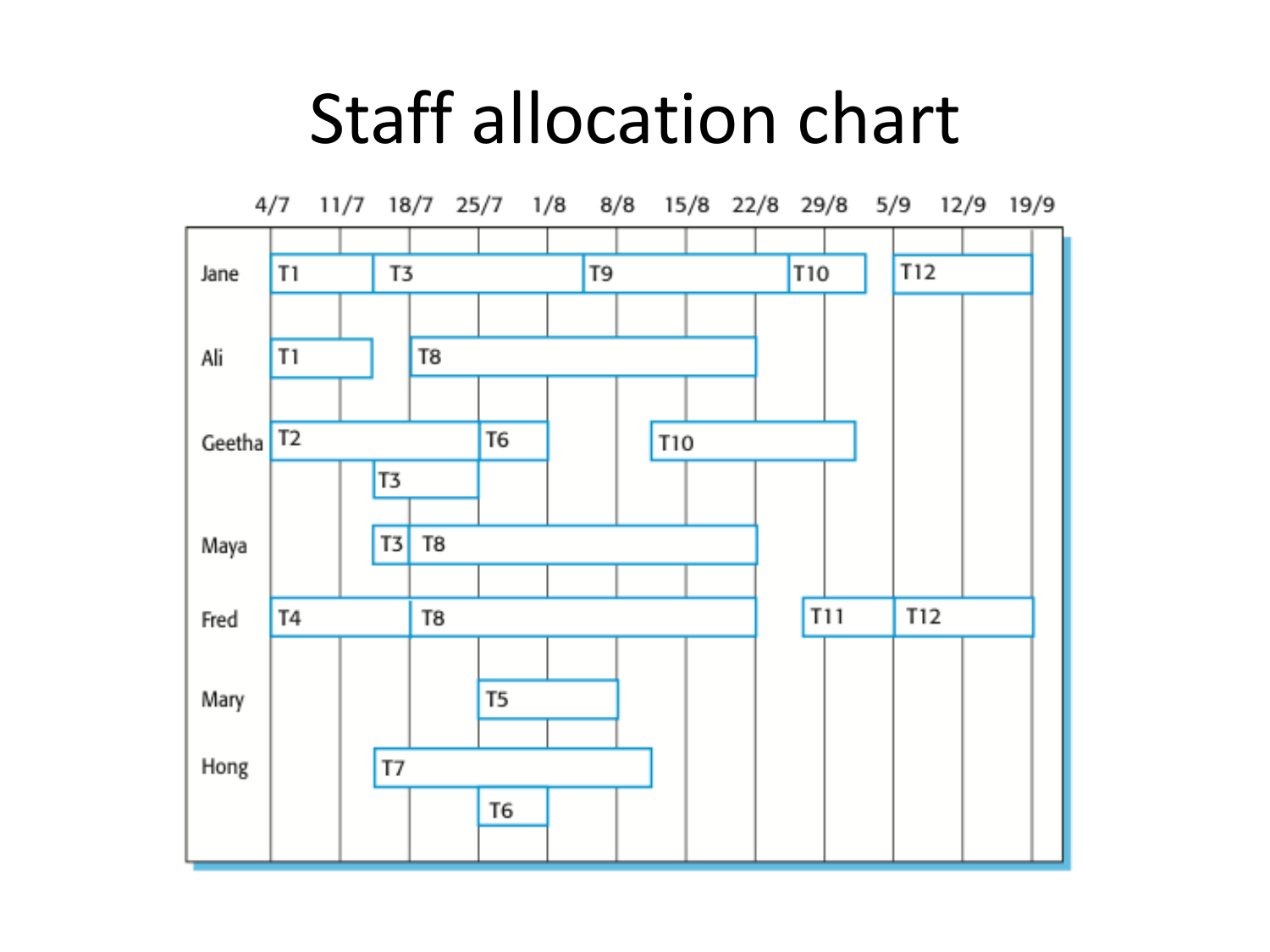# Agile planning

- Agile methods of software development are iterative approaches where the software is developed and delivered to customers in increments.
- Unlike plan-driven approaches, the functionality of these increments is not planned in advance but is decided during the development.
	- The decision on what to include in an increment depends on progress and on the customer's priorities.
- The customer's priorities and requirements change so it makes sense to have a flexible plan that can accommodate these changes.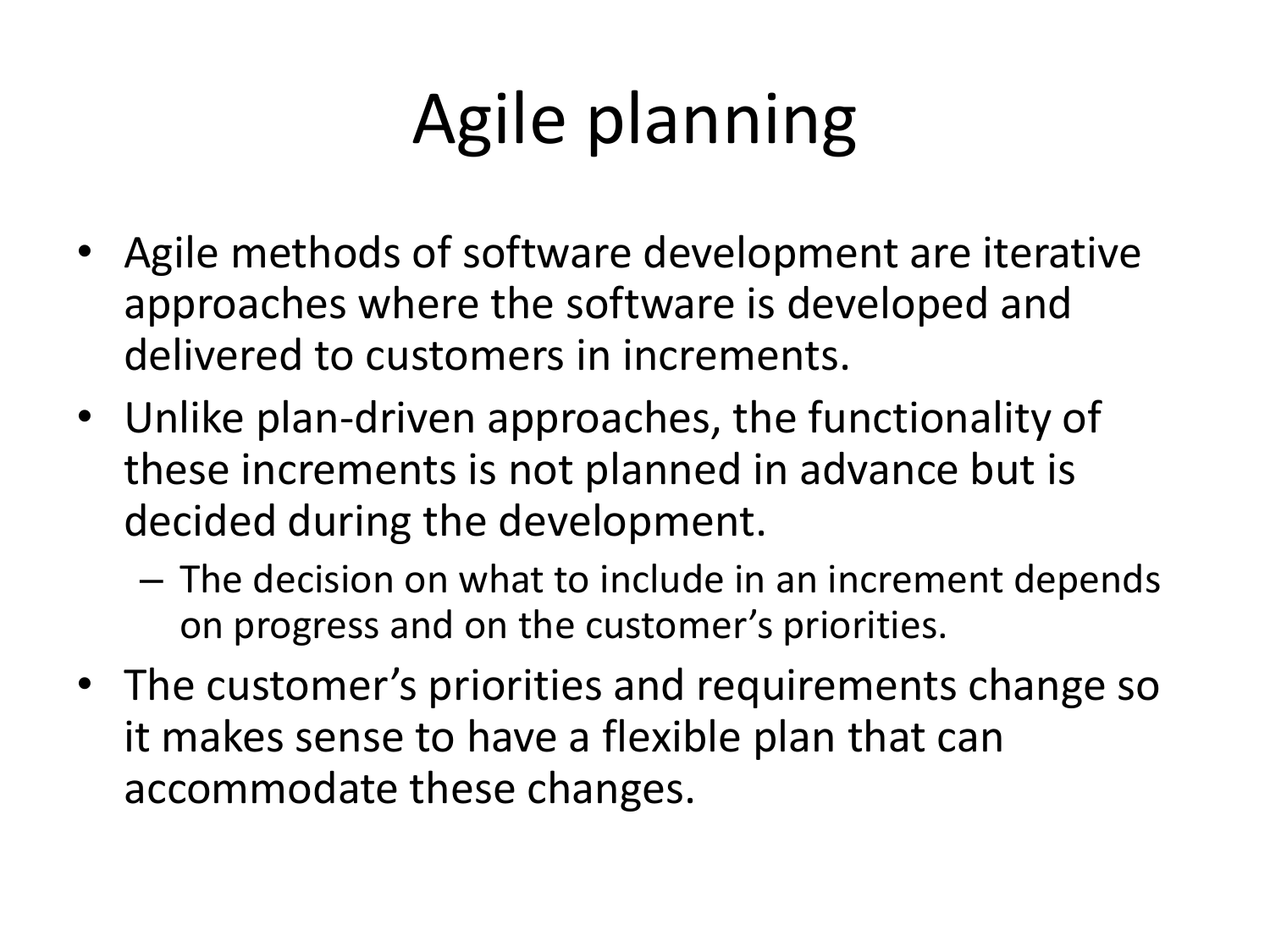## Agile planning stages

- Release planning, which looks ahead for several months and decides on the features that should be included in a release of a system.
- Iteration planning, which has a shorter term outlook, and focuses on planning the next increment of a system. This is typically 2-4 weeks of work for the team.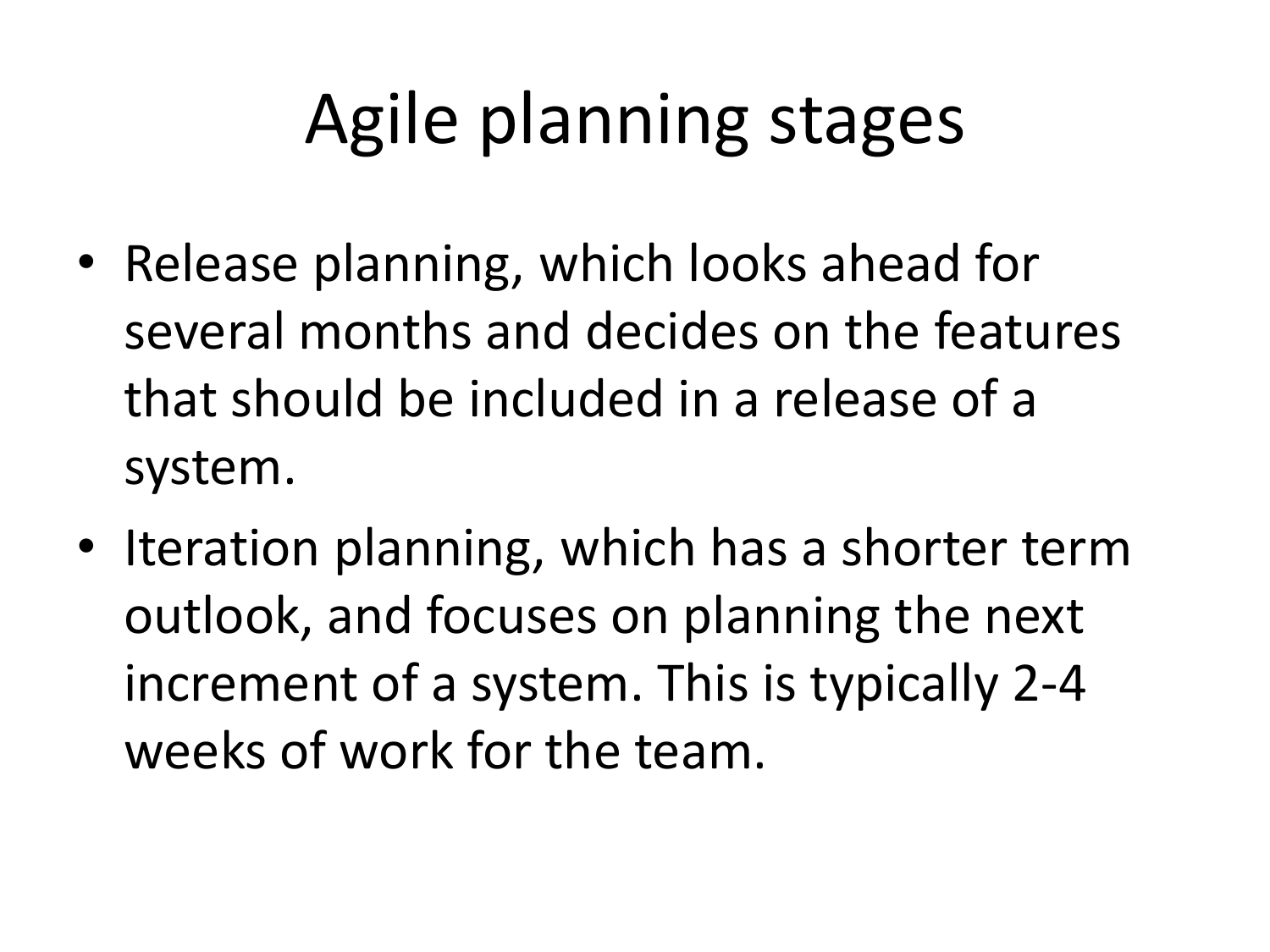#### Planning in XP

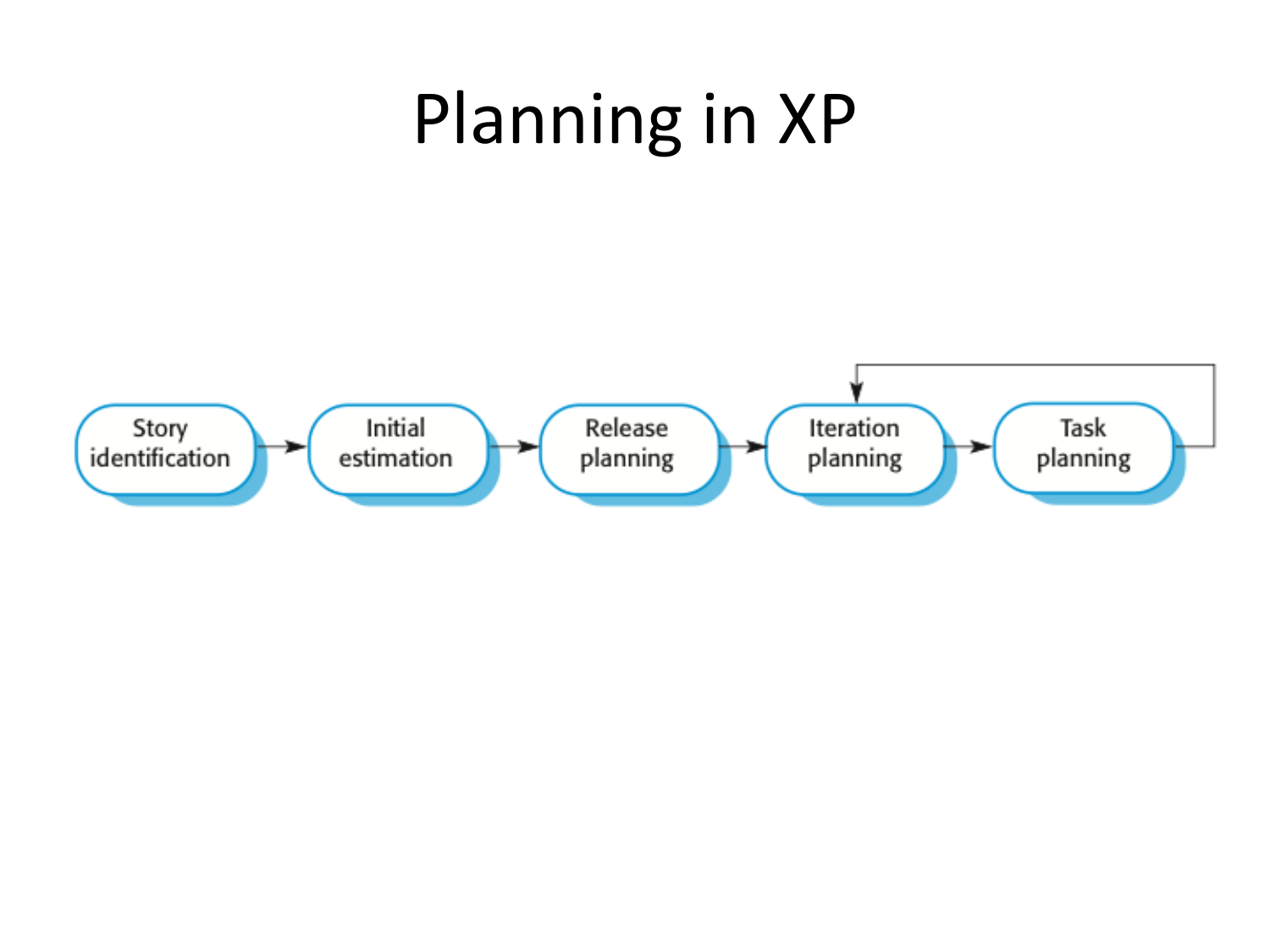## Story-based planning

- The system specification in XP is based on user stories that reflect the features that should be included in the system.
- The project team read and discuss the stories and rank them in order of the amount of time they think it will take to implement the story.
- Release planning involves selecting and refining the stories that will reflect the features to be implemented in a release of a system and the order in which the stories should be implemented.
- Stories to be implemented in each iteration are chosen, with the number of stories reflecting the time to deliver an iteration (usually 2 or 3 weeks).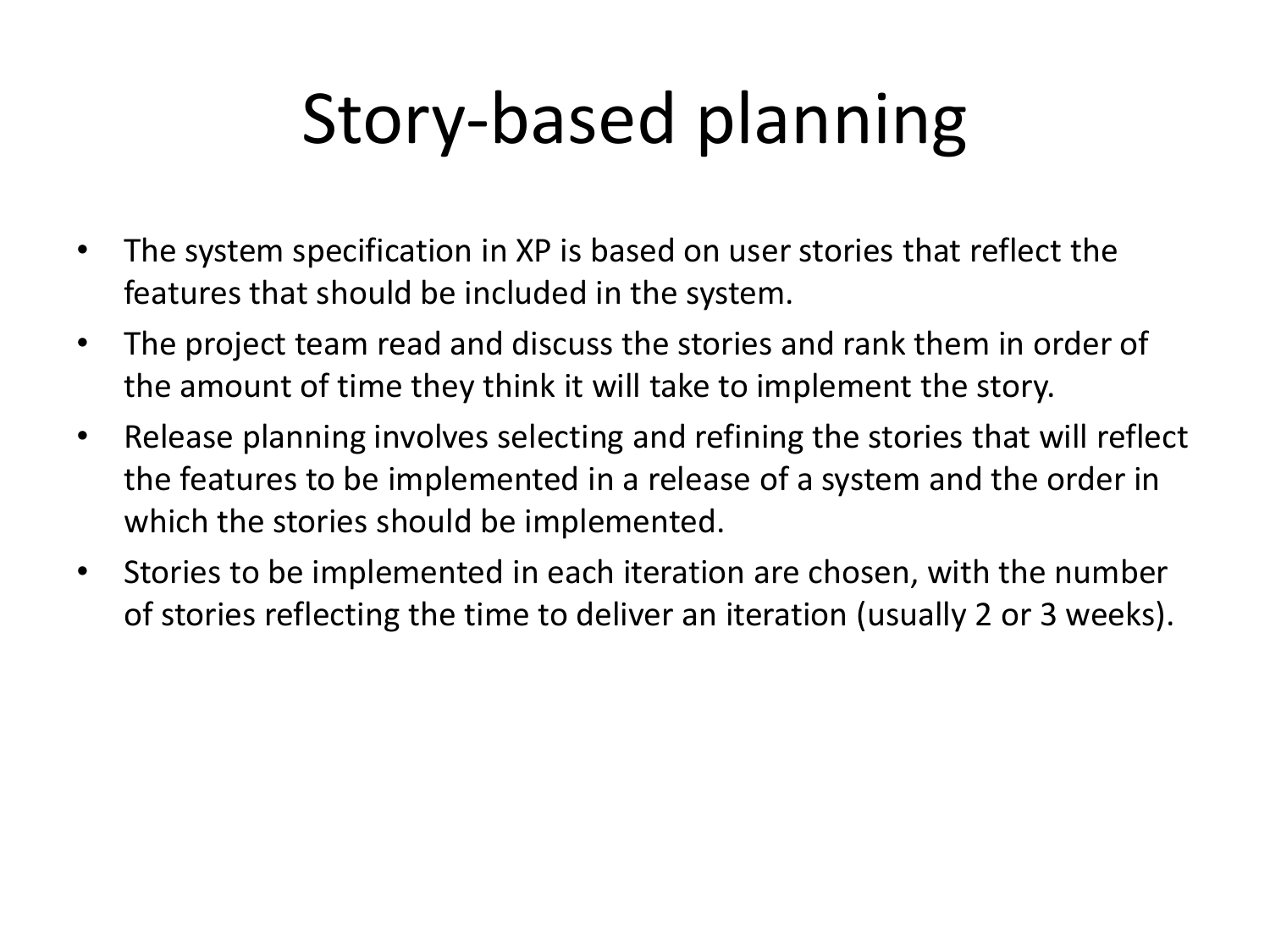## Key points

- The price charged for a system does not just depend on its estimated development costs; it may be adjusted depending on the market and organizational priorities.
- Plan-driven development is organized around a complete project plan that defines the project activities, the planned effort, the activity schedule and who is responsible for each activity.
- Project scheduling involves the creation of graphical representations the project plan. Bar chartsshow the activity duration and staffing timelines, are the most commonly used schedule representations.
- The XP planning game involves the whole team in project planning. The plan is developed incrementally and, if problems arise, is adjusted. Software functionality is reduced instead of delaying delivery of an increment.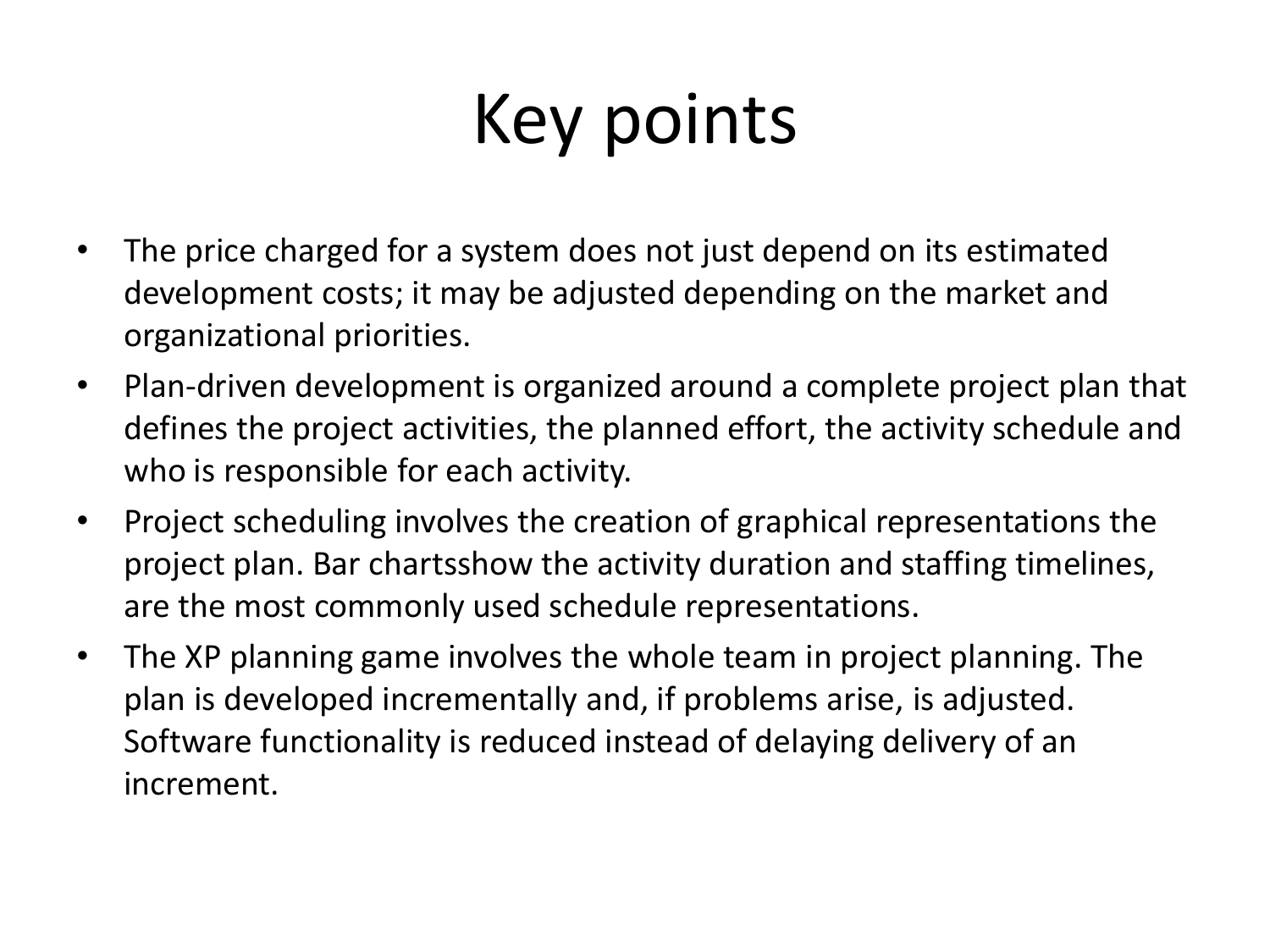### Estimation techniques

- Organizations need to make software effort and cost estimates. There are two types of technique that can be used to do this:
	- *Experience-based techniques* The estimate of future effort requirements is based on the manager's experience of past projects and the application domain. Essentially, the manager makes an informed judgment of what the effort requirements are likely to be.
	- *Algorithmic cost modeling* In this approach, a formulaic approach is used to compute the project effort based on estimates of product attributes, such as size, and process characteristics, such as experience of staff involved.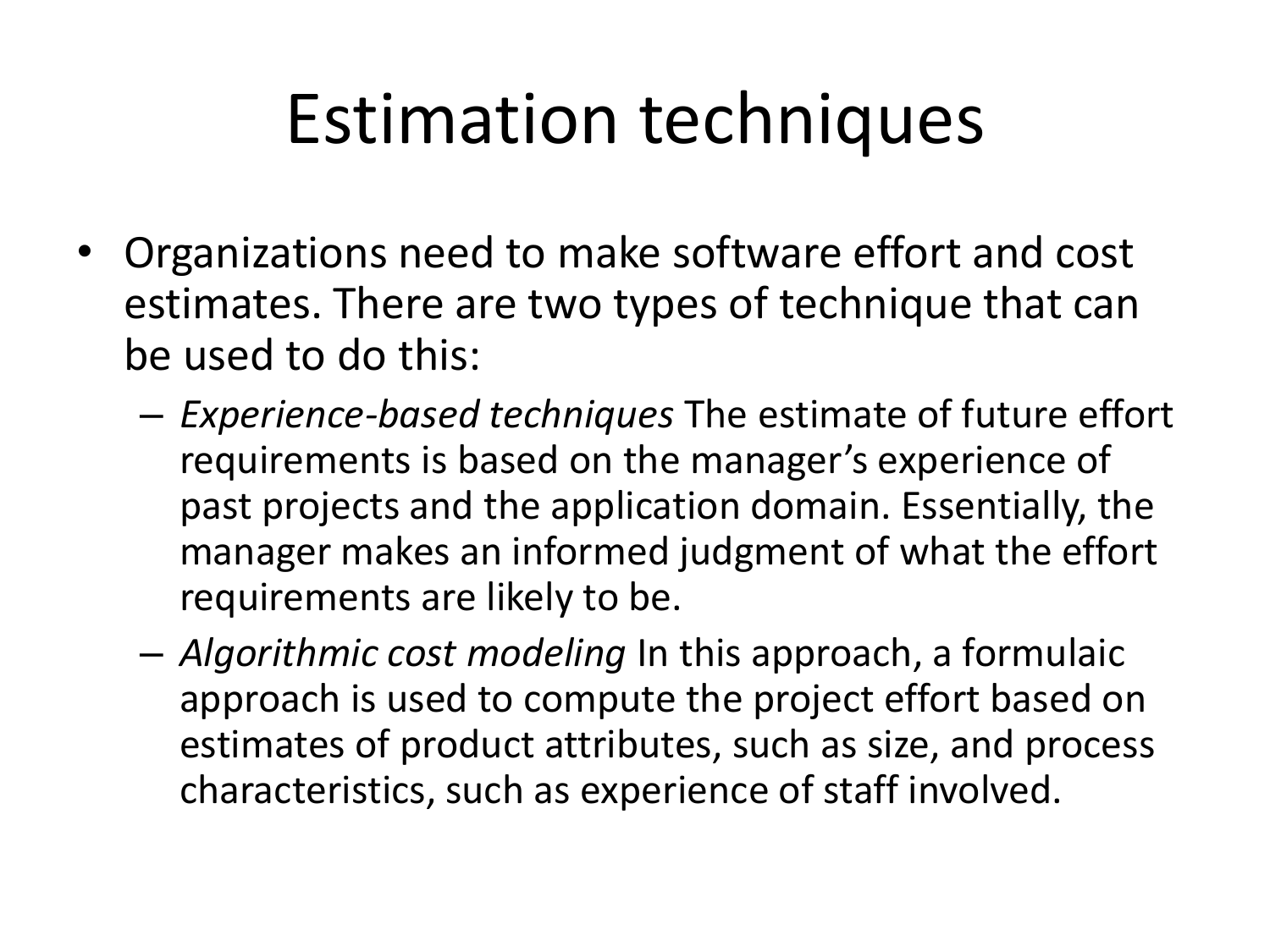## Experience-based approaches

- Experience-based techniques rely on judgments based on experience of past projects and the effort expended in these projects on software development activities.
- Typically, you identify the deliverables to be produced in a project and the different software components or systems that are to be developed.
- You document these in a spreadsheet, estimate them individually and compute the total effort required.
- It usually helps to get a group of people involved in the effort estimation and to ask each member of the group to explain their estimate.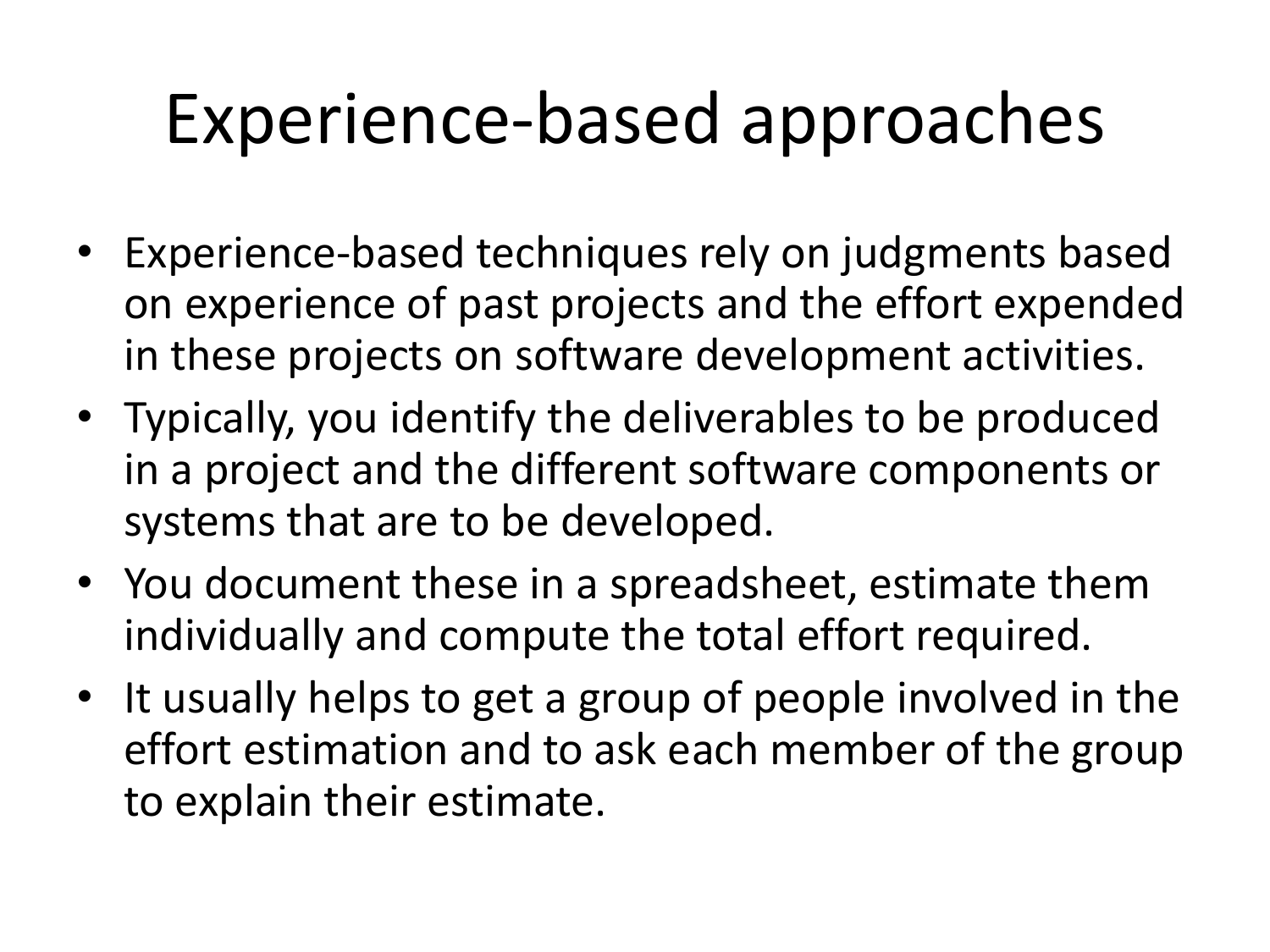## Algorithmic cost modelling

- Cost is estimated as a mathematical function of product, project and process attributes whose values are estimated by project managers:
	- $-$  Effort = A  $\times$  Size<sup>B</sup>  $\times$  M
	- A is an organisation-dependent constant, B reflects the disproportionate effort for large projects and M is a multiplier reflecting product, process and people attributes.
- The most commonly used product attribute for cost estimation is code size.
- Most models are similar but they use different values for A, B and M.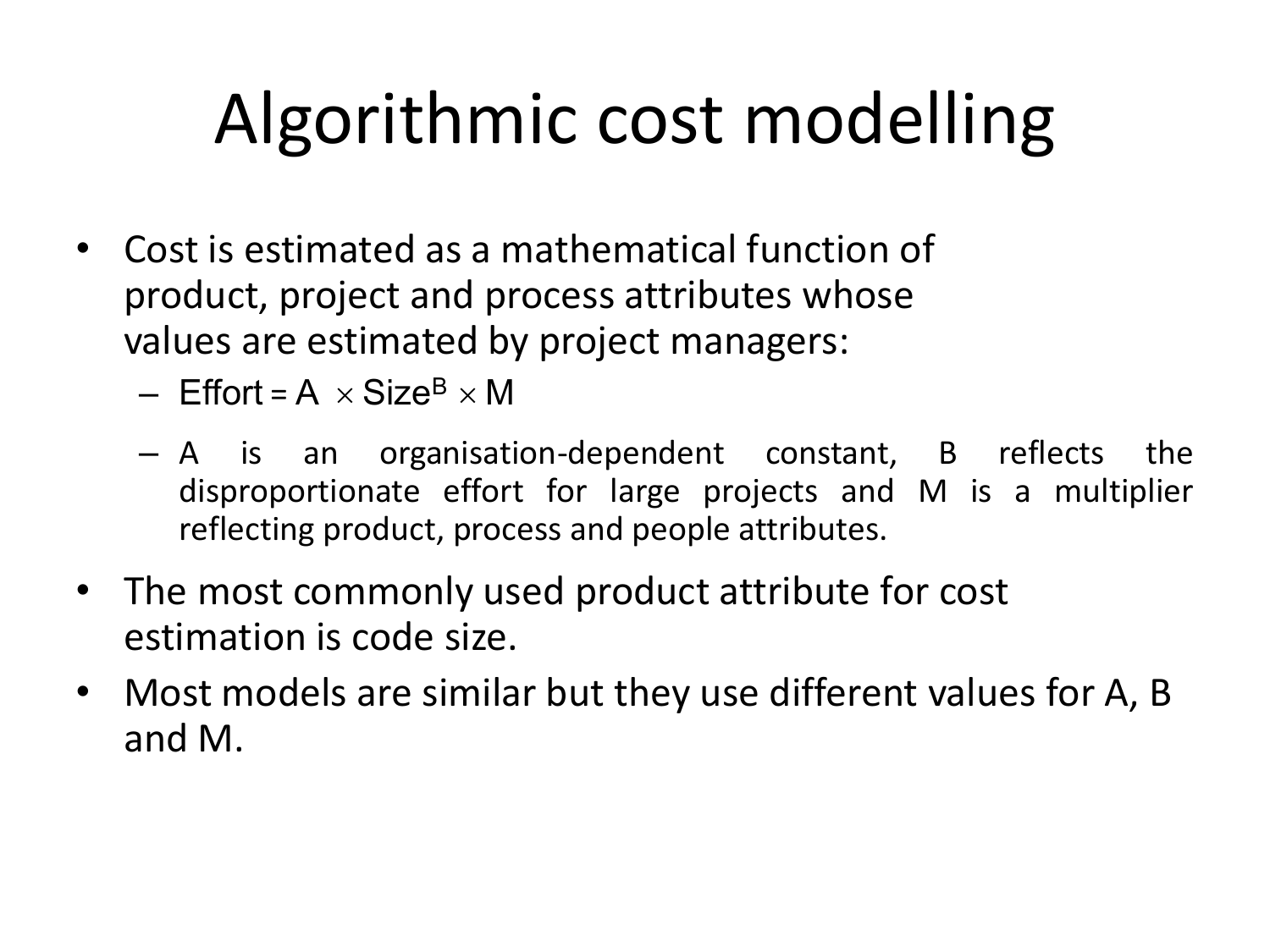### Estimation accuracy

- The size of a software system can only be known accurately when it is finished.
- Several factors influence the final size
	- Use of COTS and components;
	- Programming language;
	- Distribution of system.
- As the development process progresses then the size estimate becomes more accurate.
- The estimates of the factors contributing to B and M are subjective and vary according to the judgment of the estimator.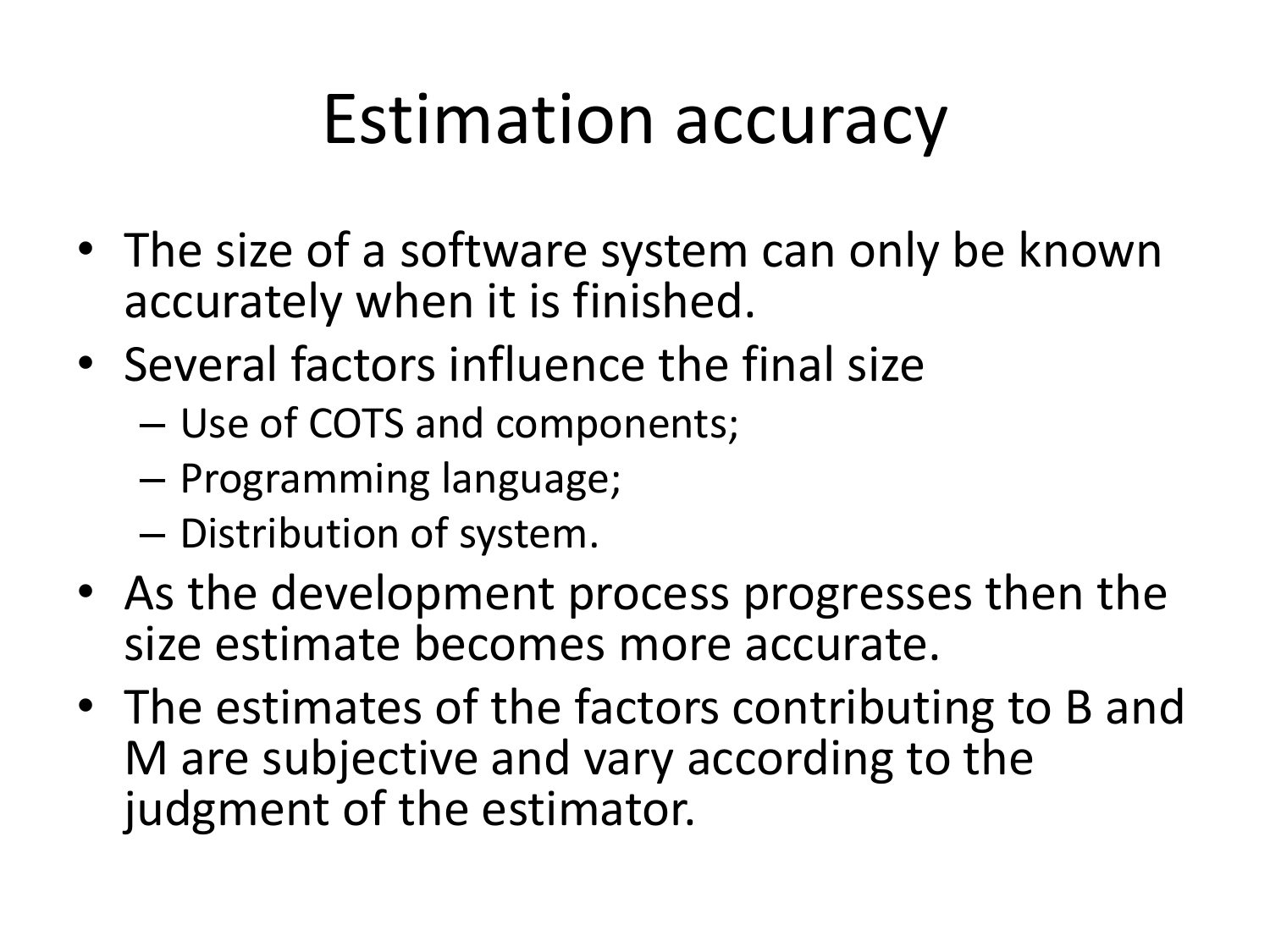#### Estimate uncertainty $4x$  $2x$ X Feasibility Requirements Code Design Delivery  $0.5x$  $0.25x$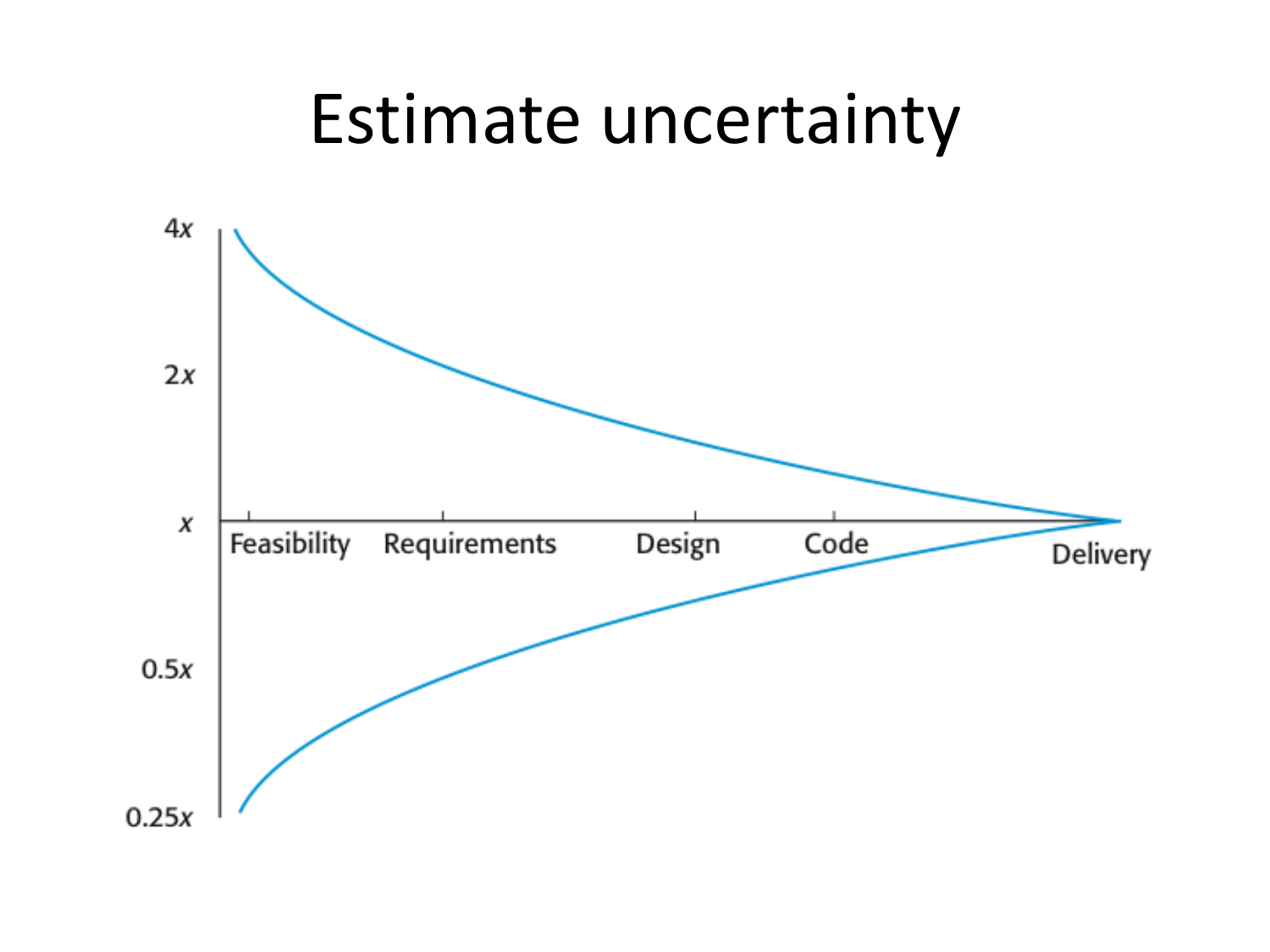## The COCOMO 2 model

- An empirical model based on project experience.
- Well-documented, 'independent' model which is not tied to a specific software vendor.
- Long history from initial version published in 1981 (COCOMO-81) through various instantiations to COCOMO 2.
- COCOMO 2 takes into account different approaches to software development, reuse, etc.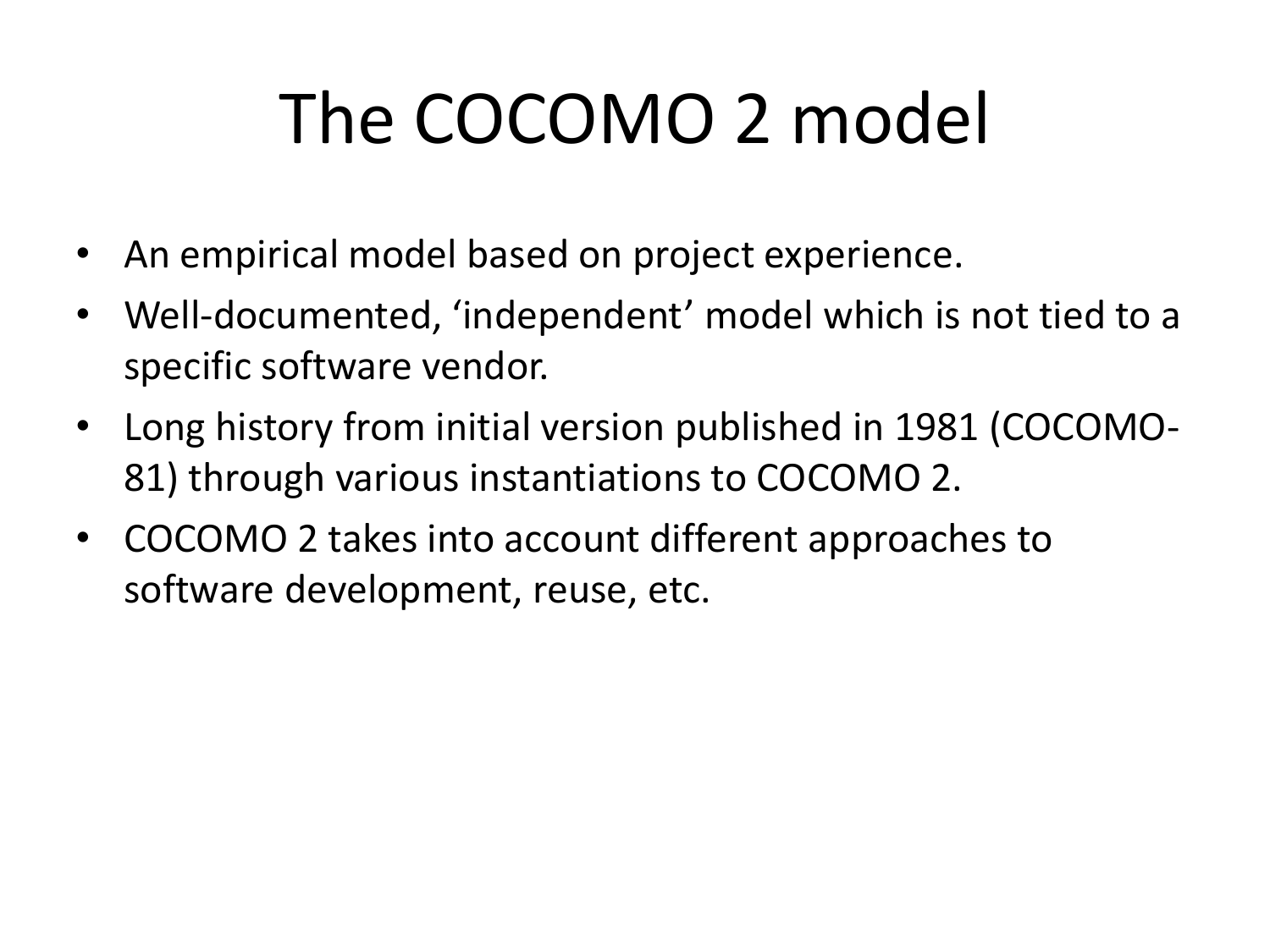## COCOMO 2 models

- COCOMO 2 incorporates a range of sub-models that produce increasingly detailed software estimates.
- The sub-models in COCOMO 2 are:
	- Application composition model. Used when software is composed from existing parts.
	- Early design model. Used when requirements are available but design has not yet started.
	- Reuse model. Used to compute the effort of integrating reusable components.
	- Post-architecture model. Used once the system architecture has been designed and more information about the system is available.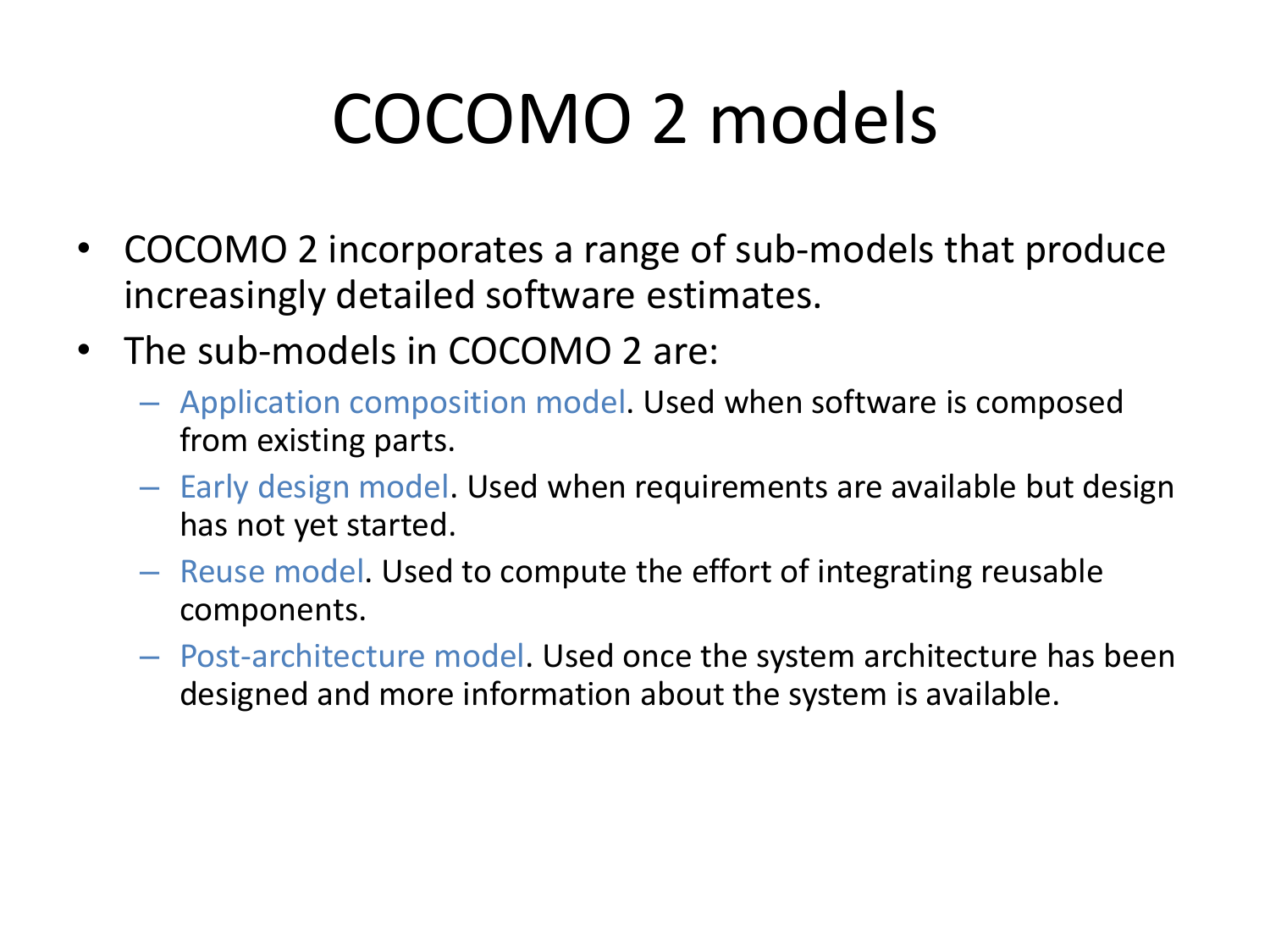#### COCOMO estimation models

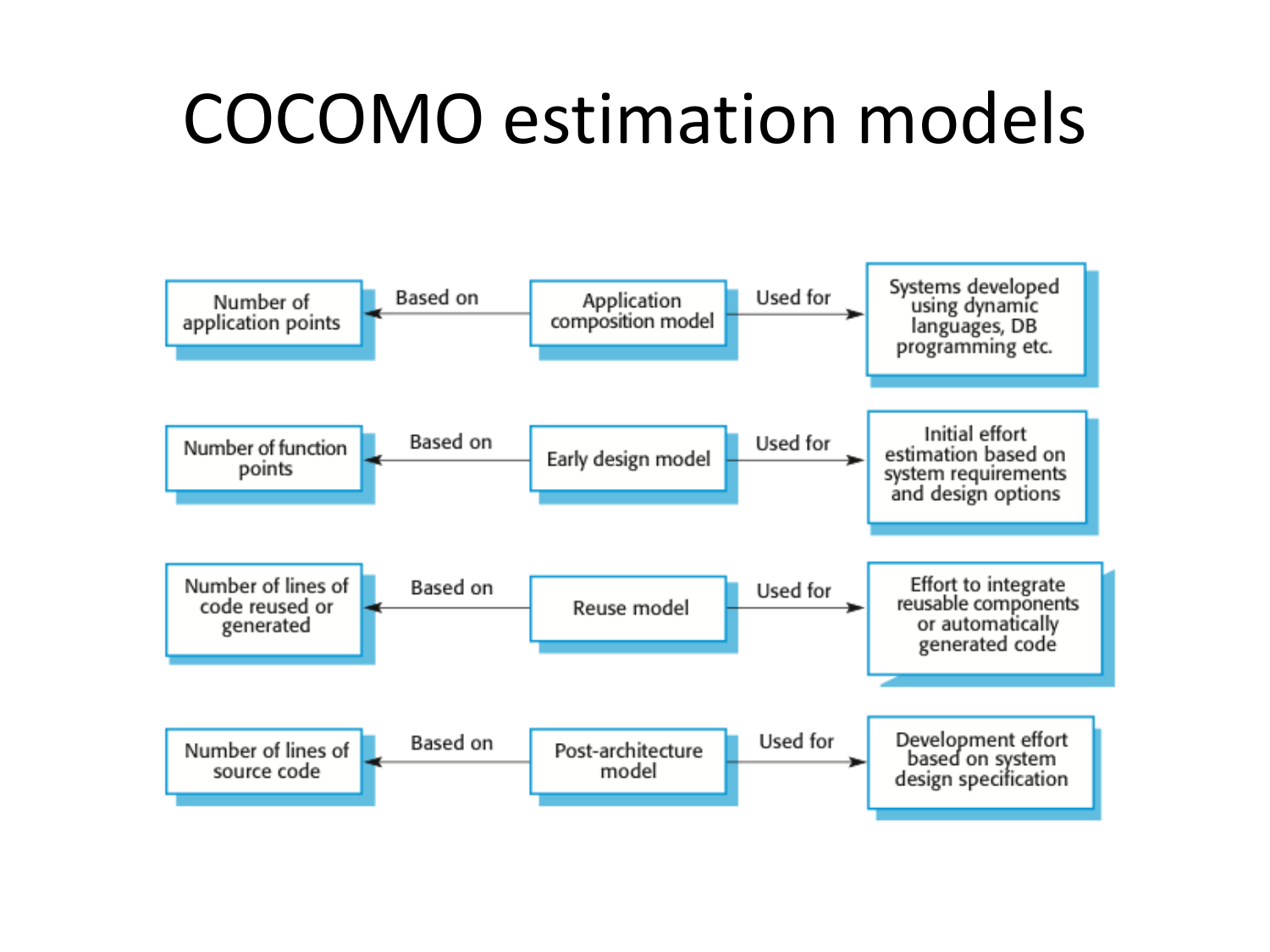## Application composition model

- Supports prototyping projects and projects where there is extensive reuse.
- Based on standard estimates of developer productivity in application (object) points/month.
- Takes CASE tool use into account.
- Formula is
	- $-$  PM = (NAP  $\times$  (1 %reuse/100 )) / PROD
	- PM is the effort in person-months, NAP is the number of application points and PROD is the productivity.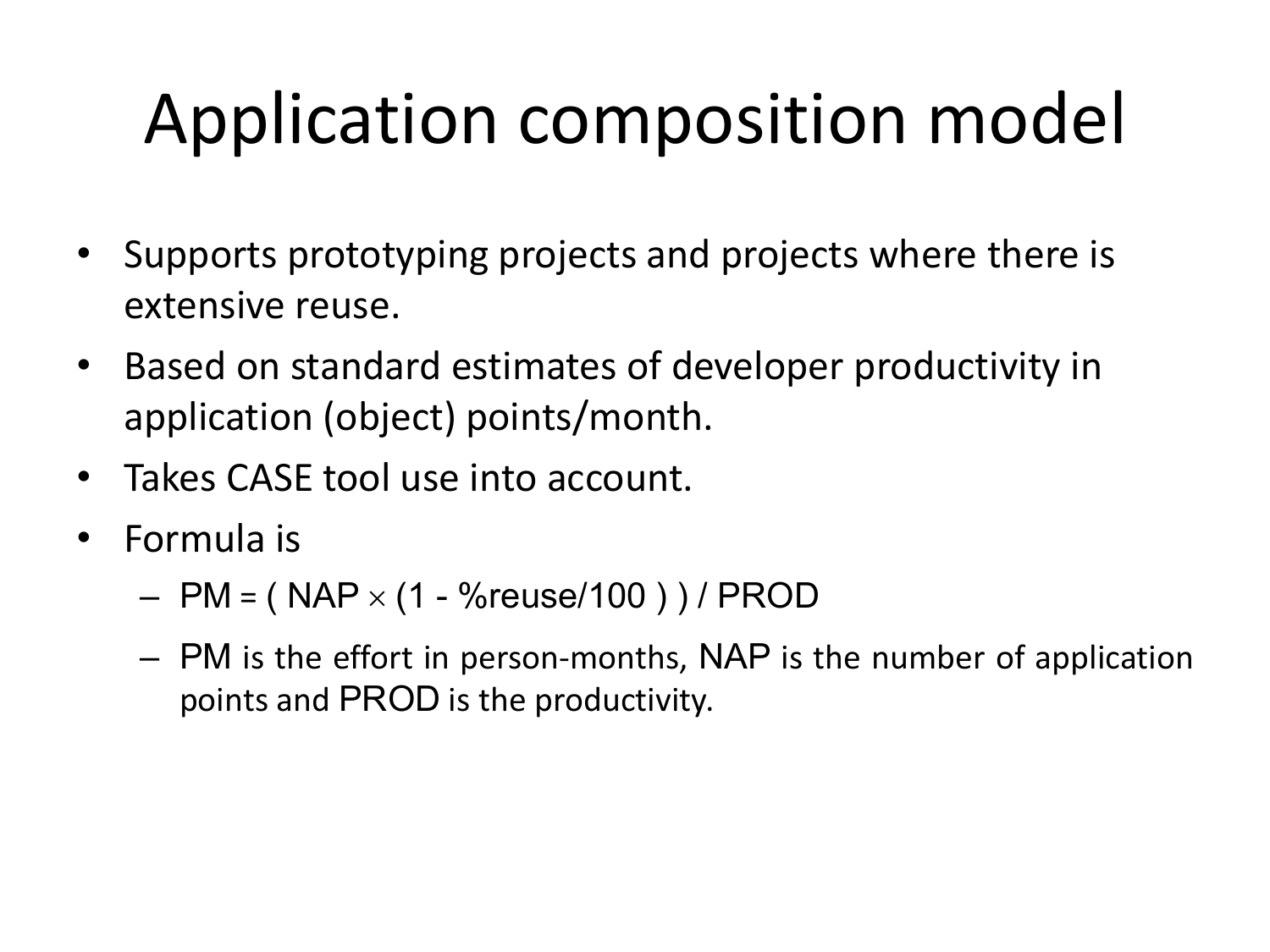## Application-point productivity

| Developer's<br>experience<br>and capability | <b>Very low</b> | Low | <b>Nominal</b> | <b>High</b> | <b>Very high</b> |
|---------------------------------------------|-----------------|-----|----------------|-------------|------------------|
| <b>ICASE maturity</b><br>and capability     | Very low        | Low | <b>Nominal</b> | High        | Very high        |
| <b>PROD</b><br>(NAP/month)                  | 4               |     | 13             | 25          | 50               |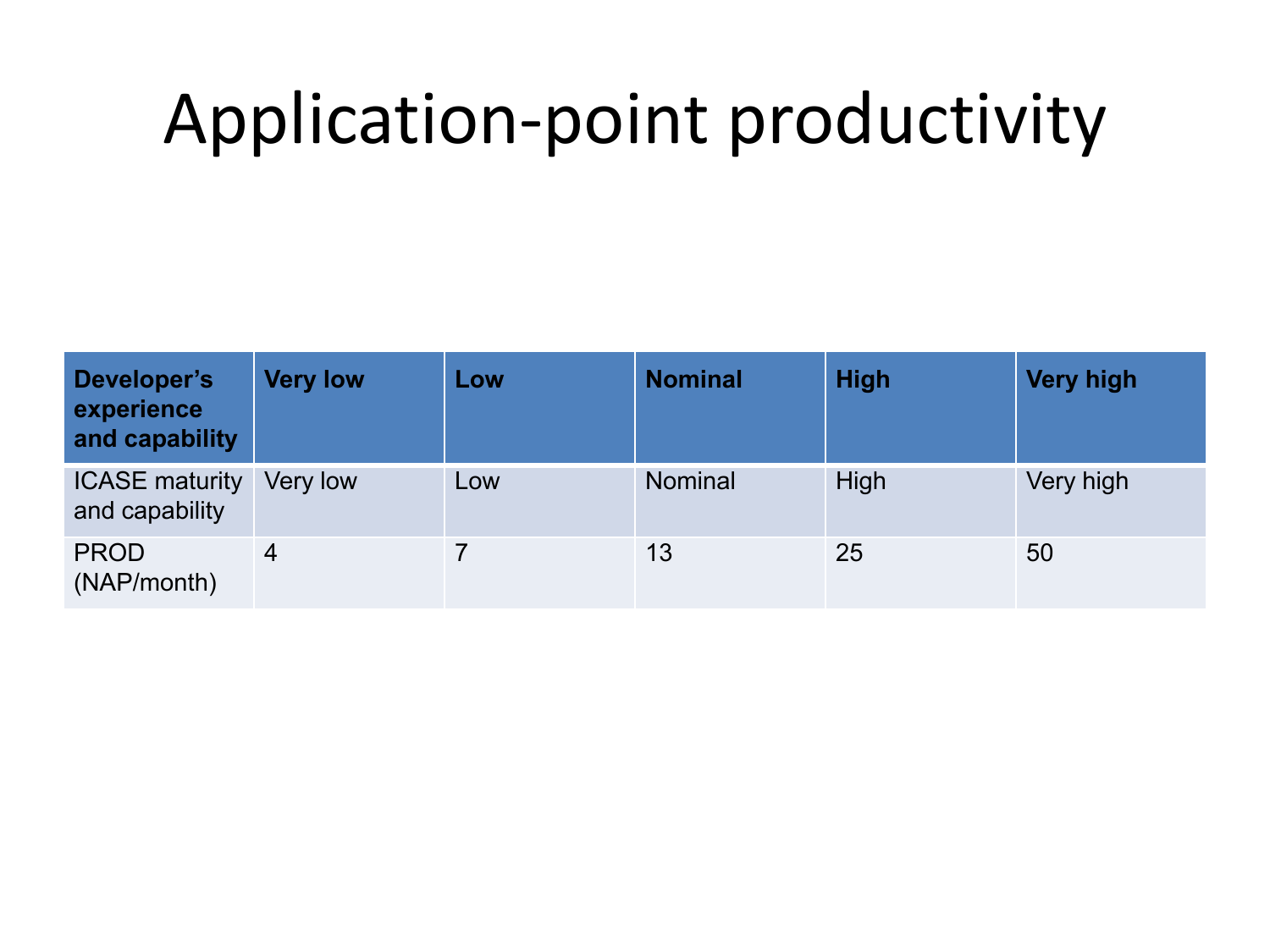# Early design model

- Estimates can be made after the requirements have been agreed.
- Based on a standard formula for algorithmic models
	- $-$  PM = A  $\times$  Size<sup>B</sup>  $\times$  M where
	- $-$  M = PERS  $\times$  RCPX  $\times$  RUSE  $\times$  PDIF  $\times$  PREX  $\times$  FCIL  $\times$ SCED;
	- A = 2.94 in initial calibration, Size in KLOC, B varies from 1.1 to 1.24 depending on novelty of the project, development flexibility, risk management approaches and the process maturity.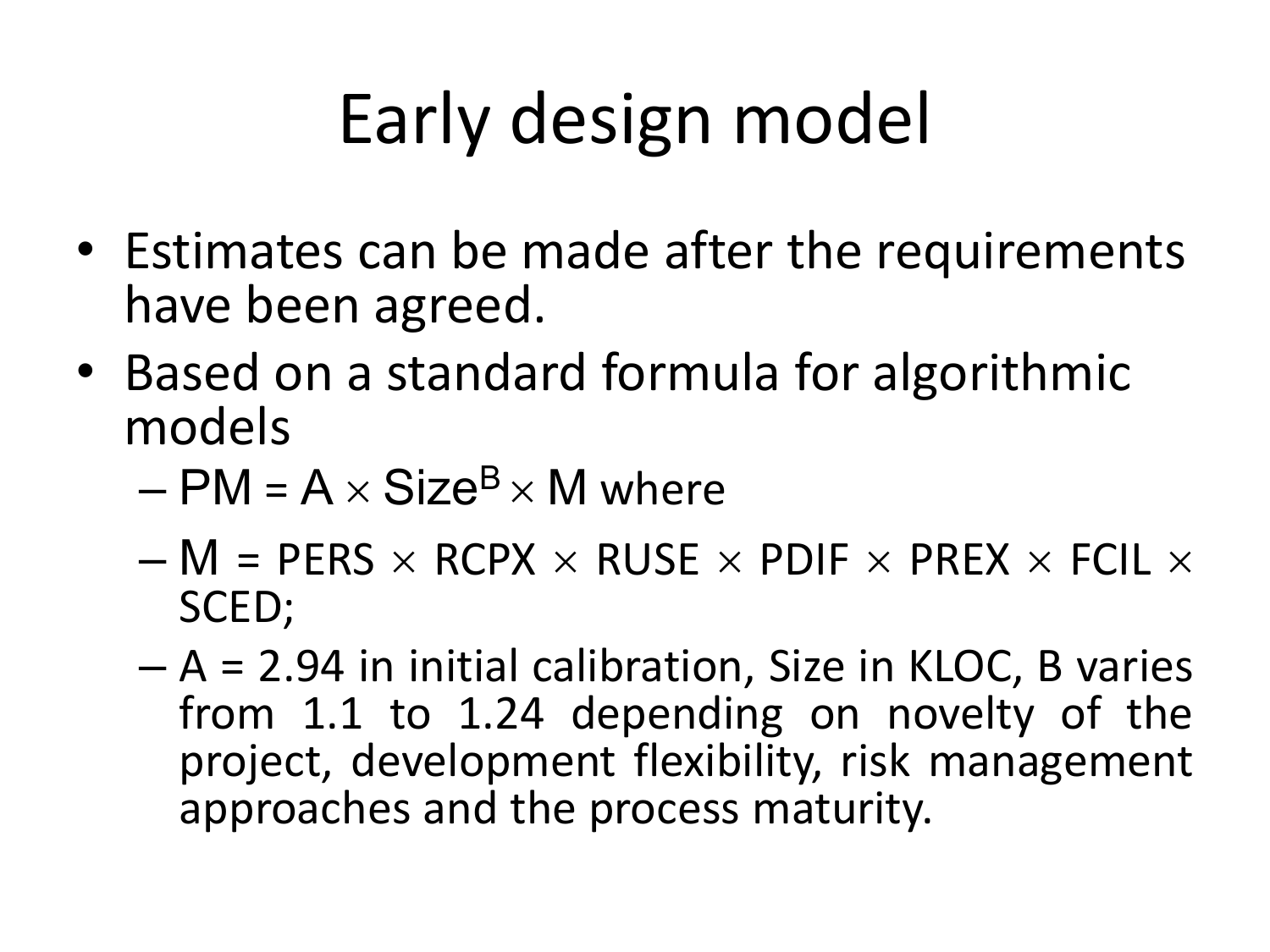## **Multipliers**

- Multipliers reflect the capability of the developers, the non-functional requirements, the familiarity with the development platform, etc.
	- RCPX product reliability and complexity;
	- RUSE the reuse required;
	- PDIF platform difficulty;
	- PREX personnel experience;
	- PERS personnel capability;
	- SCED required schedule;
	- FCIL the team support facilities.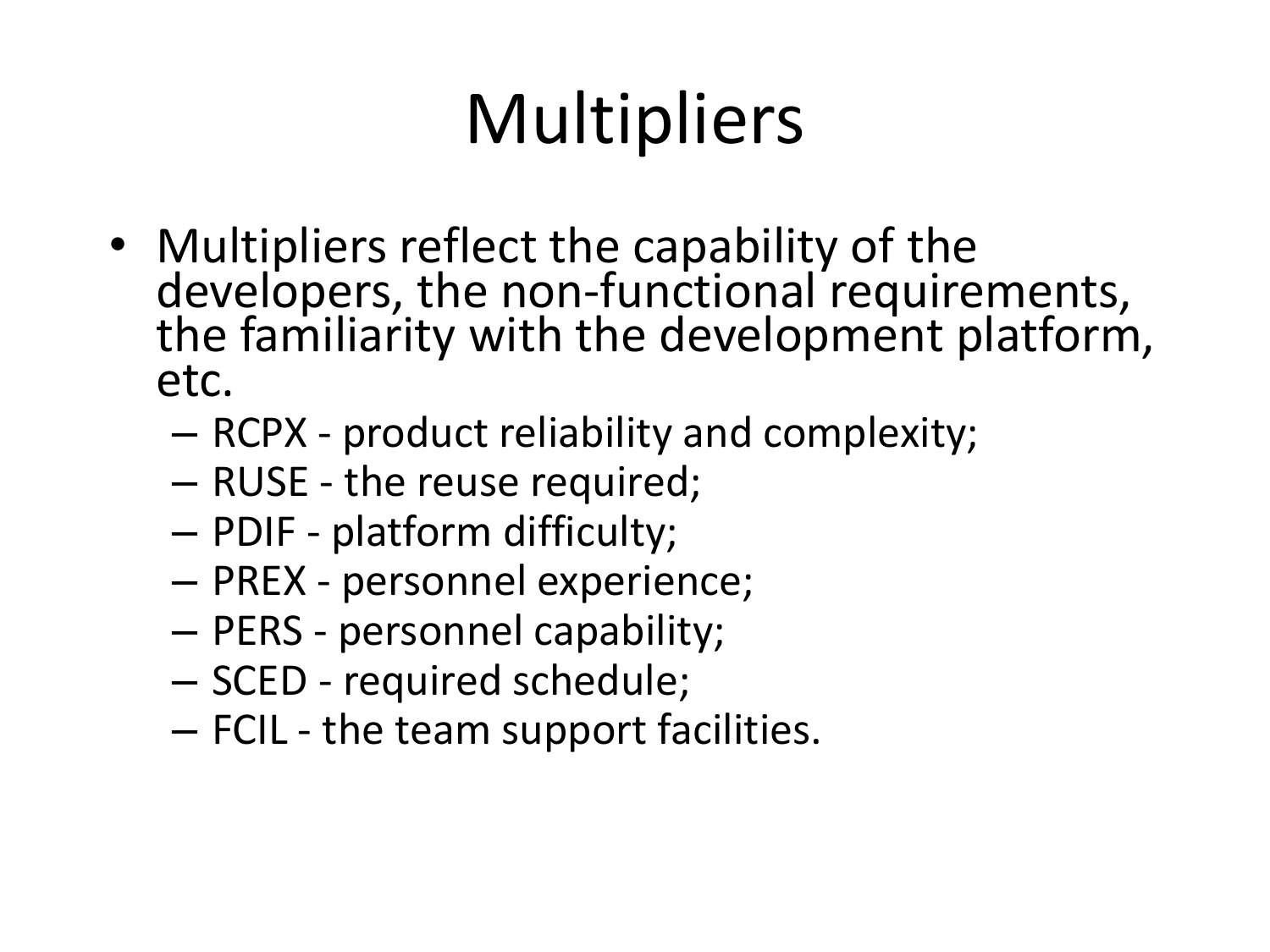#### The reuse model

- Takes into account black-box code that is reused without change and code that has to be adapted to integrate it with new code.
- There are two versions:
	- Black-box reuse where code is not modified. An effort estimate (PM) is computed.
	- White-box reuse where code is modified. A size estimate equivalent to the number of lines of new source code is computed. This then adjusts the size estimate for new code.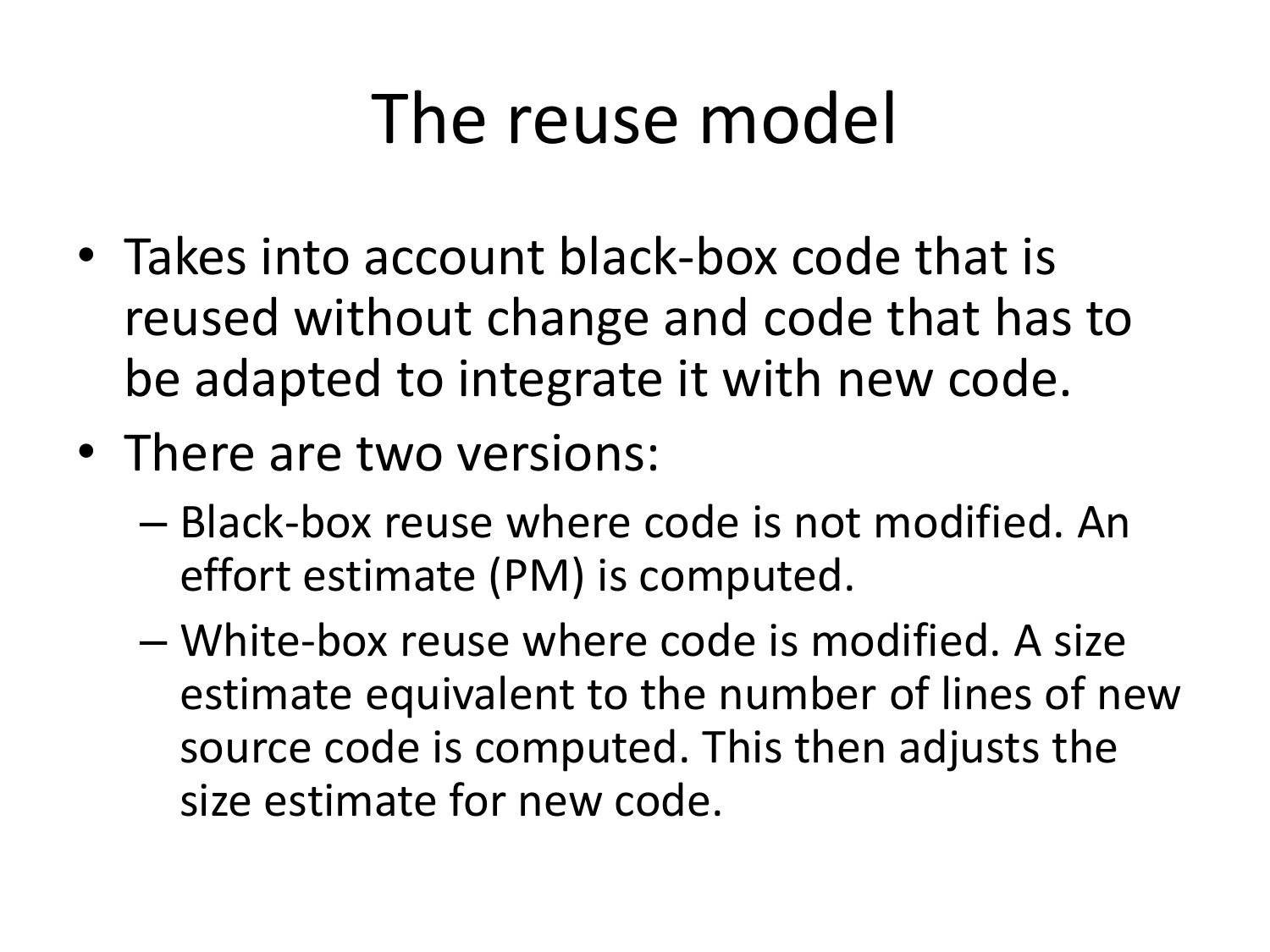#### Reuse model estimates 1

- For generated code:
	- $PM = (ASLOC * AT/100)/ATPROD$
	- ASLOC is the number of lines of generated code
	- AT is the percentage of code automatically generated.
	- ATPROD is the productivity of engineers in integrating this code.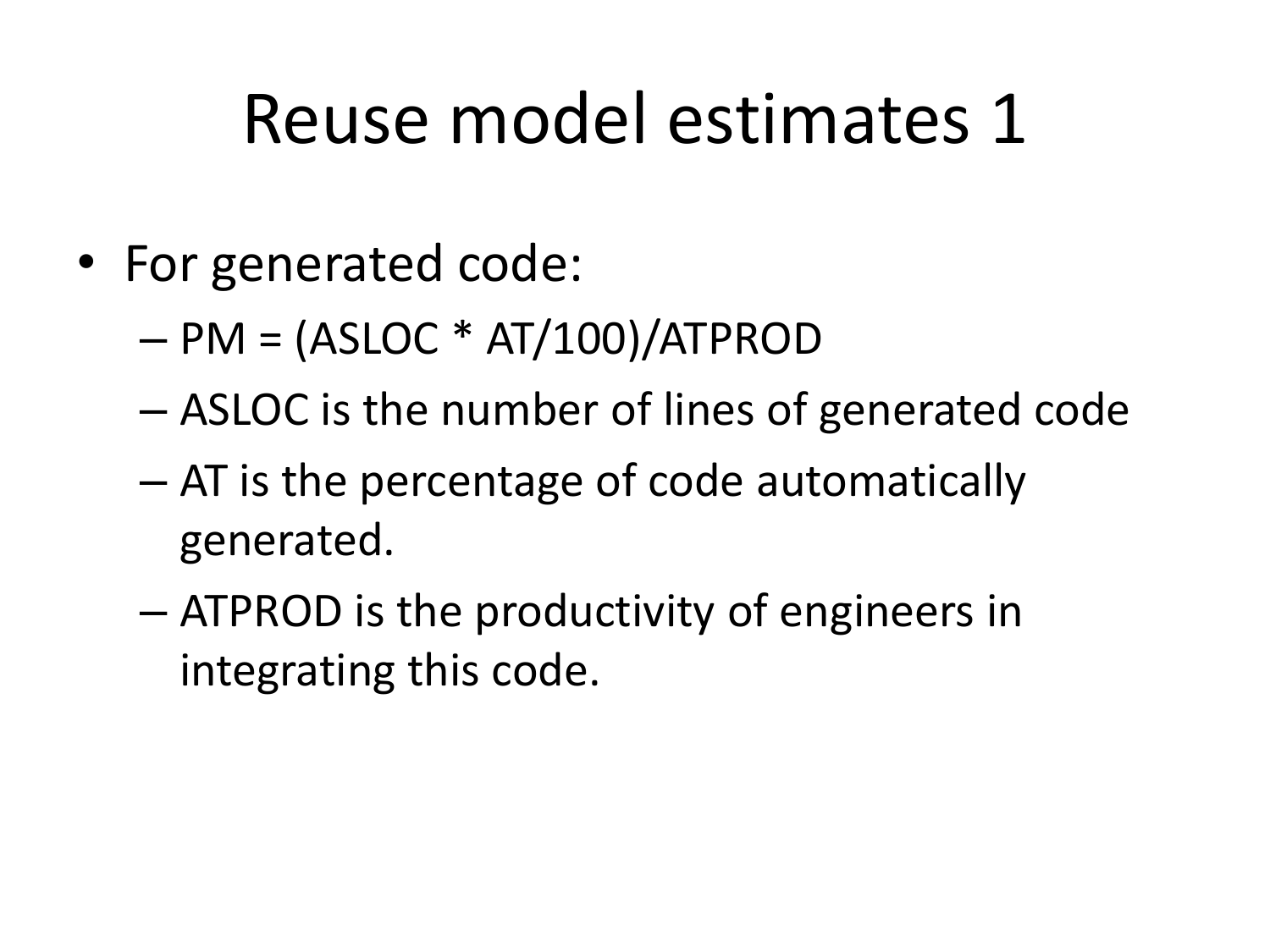#### Reuse model estimates 2

- When code has to be understood and integrated:
	- $-$  ESLOC = ASLOC  $*$  (1-AT/100)  $*$  AAM.
	- ASLOC and AT as before.
	- AAM is the adaptation adjustment multiplier computed from the costs of changing the reused code, the costs of understanding how to integrate the code and the costs of reuse decision making.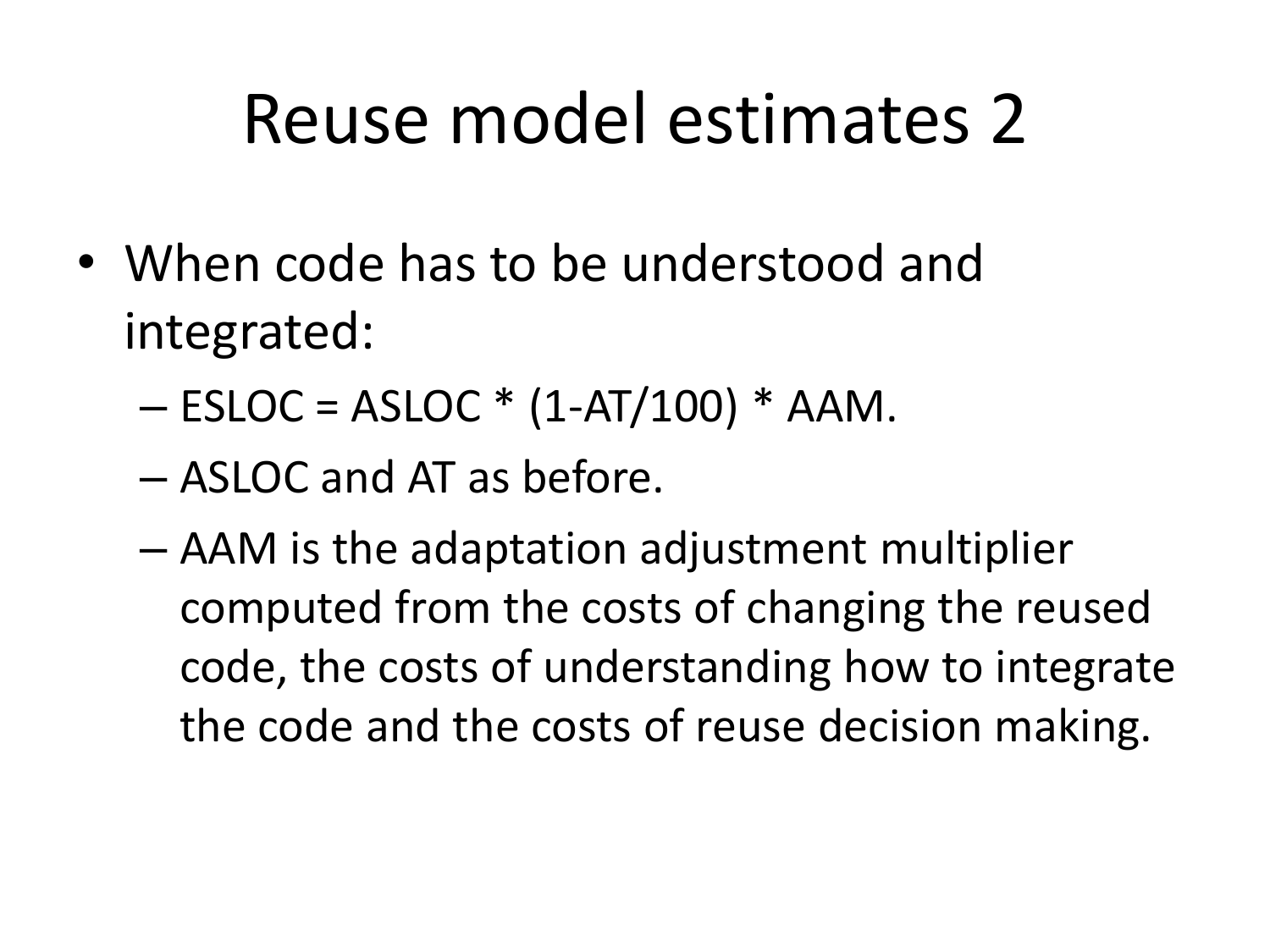#### Post-architecture level

- Uses the same formula as the early design model but with 17 rather than 7 associated multipliers.
- The code size is estimated as:
	- Number of lines of new code to be developed;
	- Estimate of equivalent number of lines of new code computed using the reuse model;
	- An estimate of the number of lines of code that have to be modified according to requirements changes.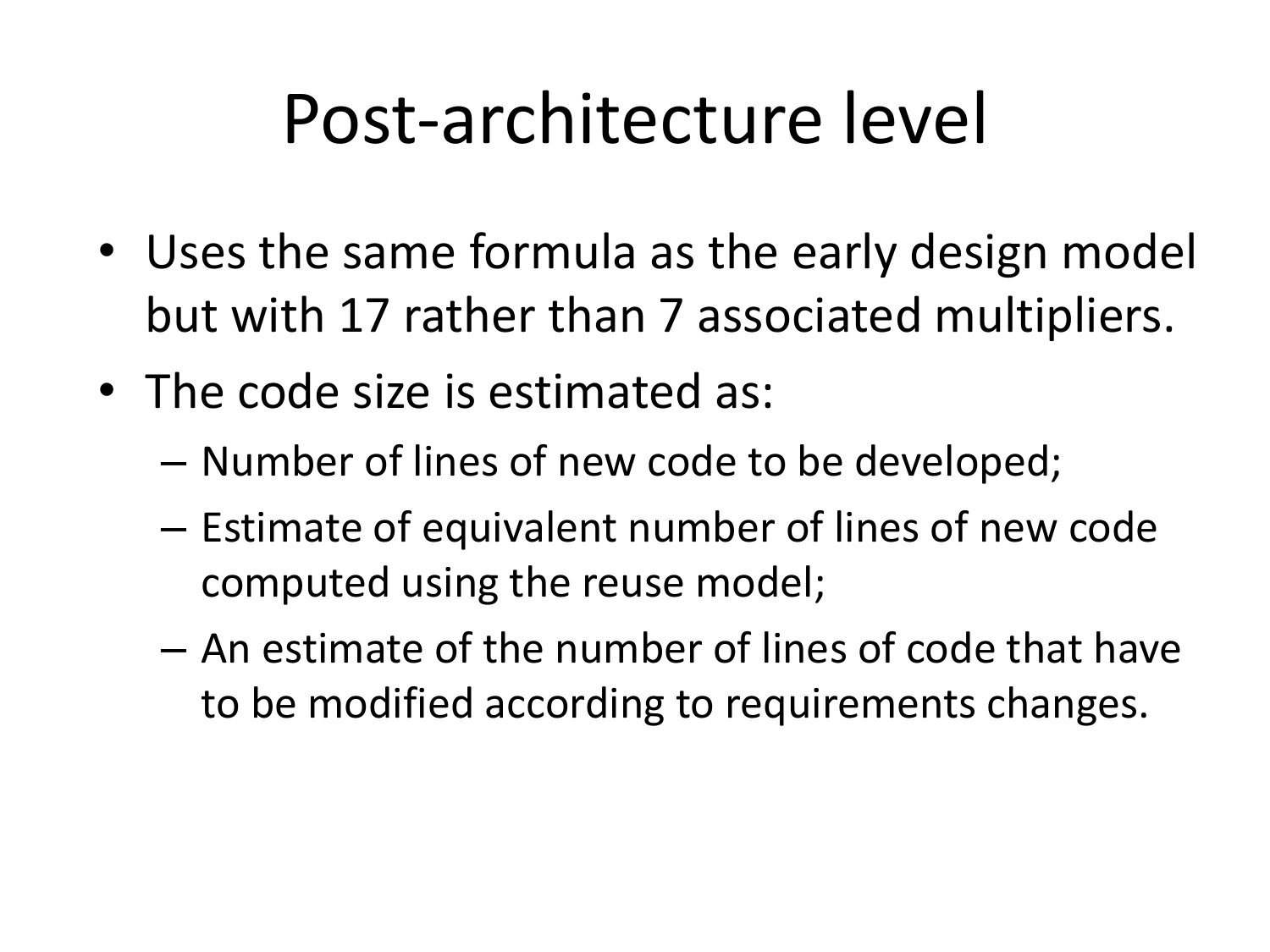#### The exponent term

- This depends on 5 scale factors (see next slide). Their sum/100 is added to 1.01
- A company takes on a project in a new domain. The client has not defined the process to be used and has not allowed time for risk analysis. The company has a CMM level 2 rating.
	- Precedenteness new project (4)
	- Development flexibility no client involvement Very high (1)
	- Architecture/risk resolution No risk analysis V. Low .(5)
	- Team cohesion new team nominal (3)
	- Process maturity some control nominal (3)
- Scale factor is therefore 1.17.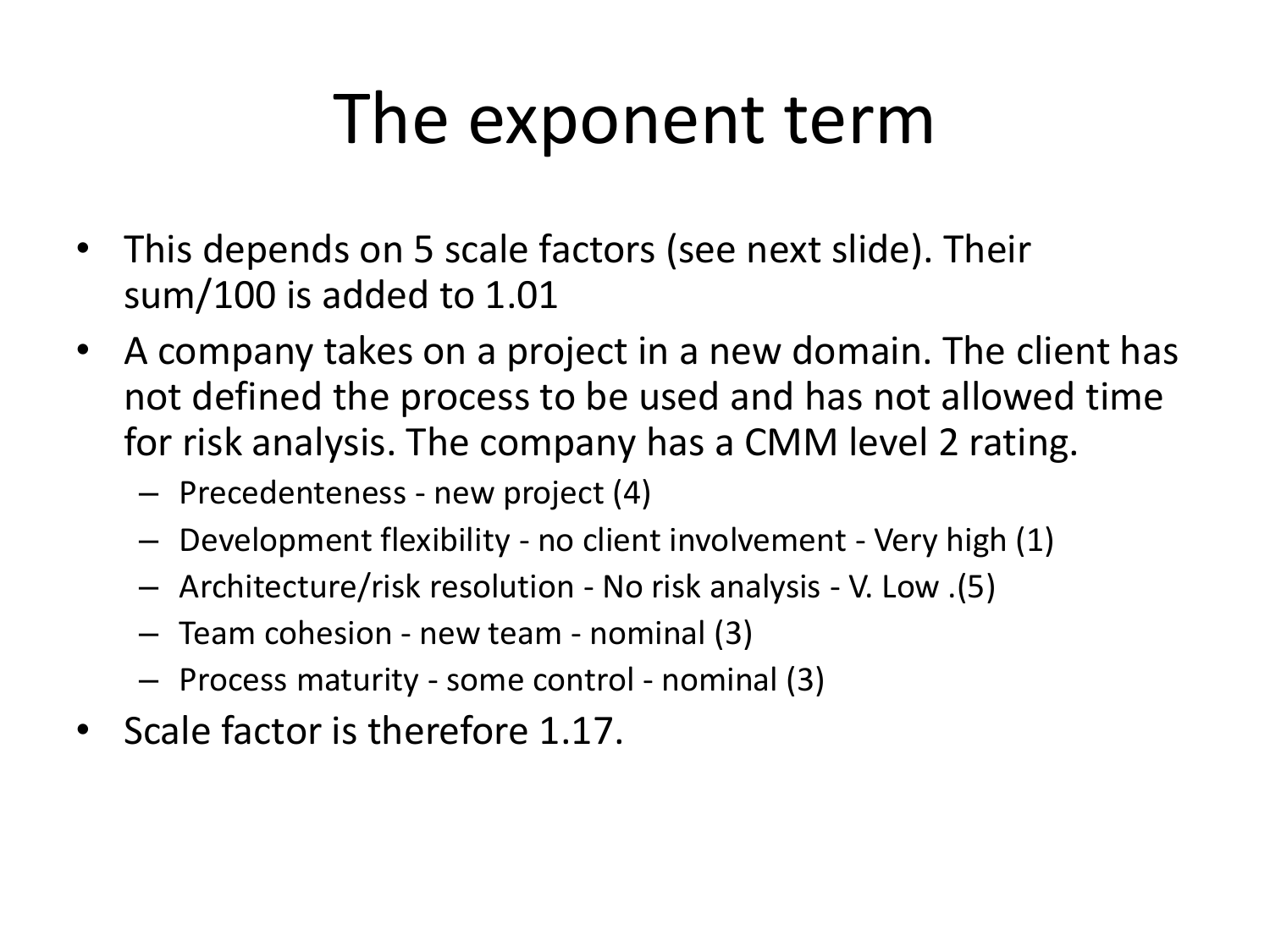#### Scale factors used in the exponent computation in the post-architecture model

| <b>Scale factor</b>          | <b>Explanation</b>                                                                                                                                                                                                         |
|------------------------------|----------------------------------------------------------------------------------------------------------------------------------------------------------------------------------------------------------------------------|
| <b>Precedentedness</b>       | Reflects the previous experience of the organization with this type of<br>project. Very low means no previous experience; extra-high means that<br>the organization is completely familiar with this application domain.   |
| Development flexibility      | Reflects the degree of flexibility in the development process. Very low<br>means a prescribed process is used; extra-high means that the client<br>sets only general goals.                                                |
| Architecture/risk resolution | Reflects the extent of risk analysis carried out. Very low means little<br>analysis; extra-high means a complete and thorough risk analysis.                                                                               |
| <b>Team cohesion</b>         | Reflects how well the development team knows each other and work<br>together. Very low means very difficult interactions; extra-high means<br>an integrated and effective team with no communication problems.             |
| <b>Process maturity</b>      | Reflects the process maturity of the organization. The computation of<br>this value depends on the CMM Maturity Questionnaire, but an<br>estimate can be achieved by subtracting the CMM process maturity<br>level from 5. |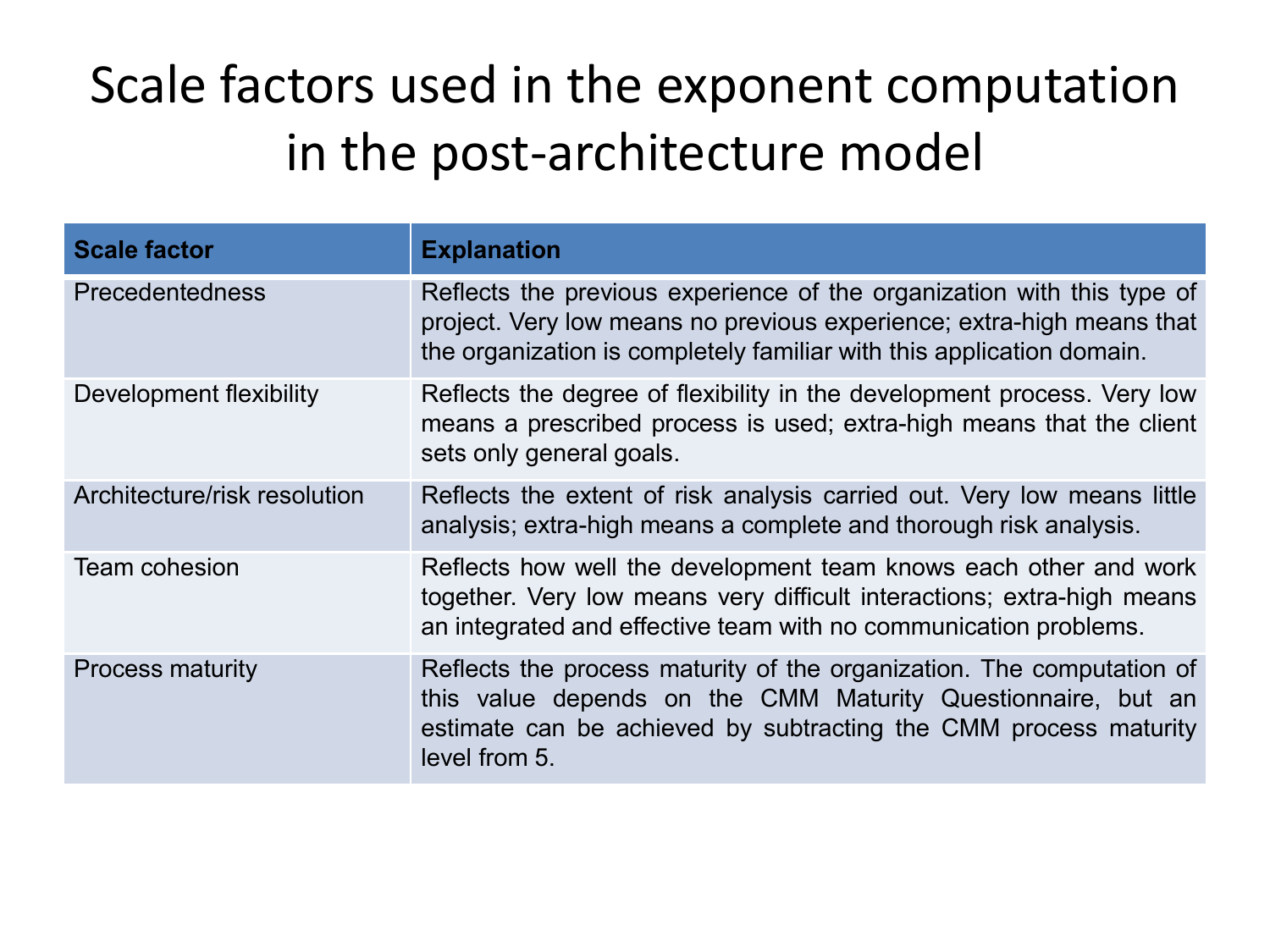# **Multipliers**

- Product attributes
	- Concerned with required characteristics of the software product being developed.
- Computer attributes
	- Constraints imposed on the software by the hardware platform.
- Personnel attributes
	- Multipliers that take the experience and capabilities of the people working on the project into account.
- Project attributes
	- Concerned with the particular characteristics of the software development project.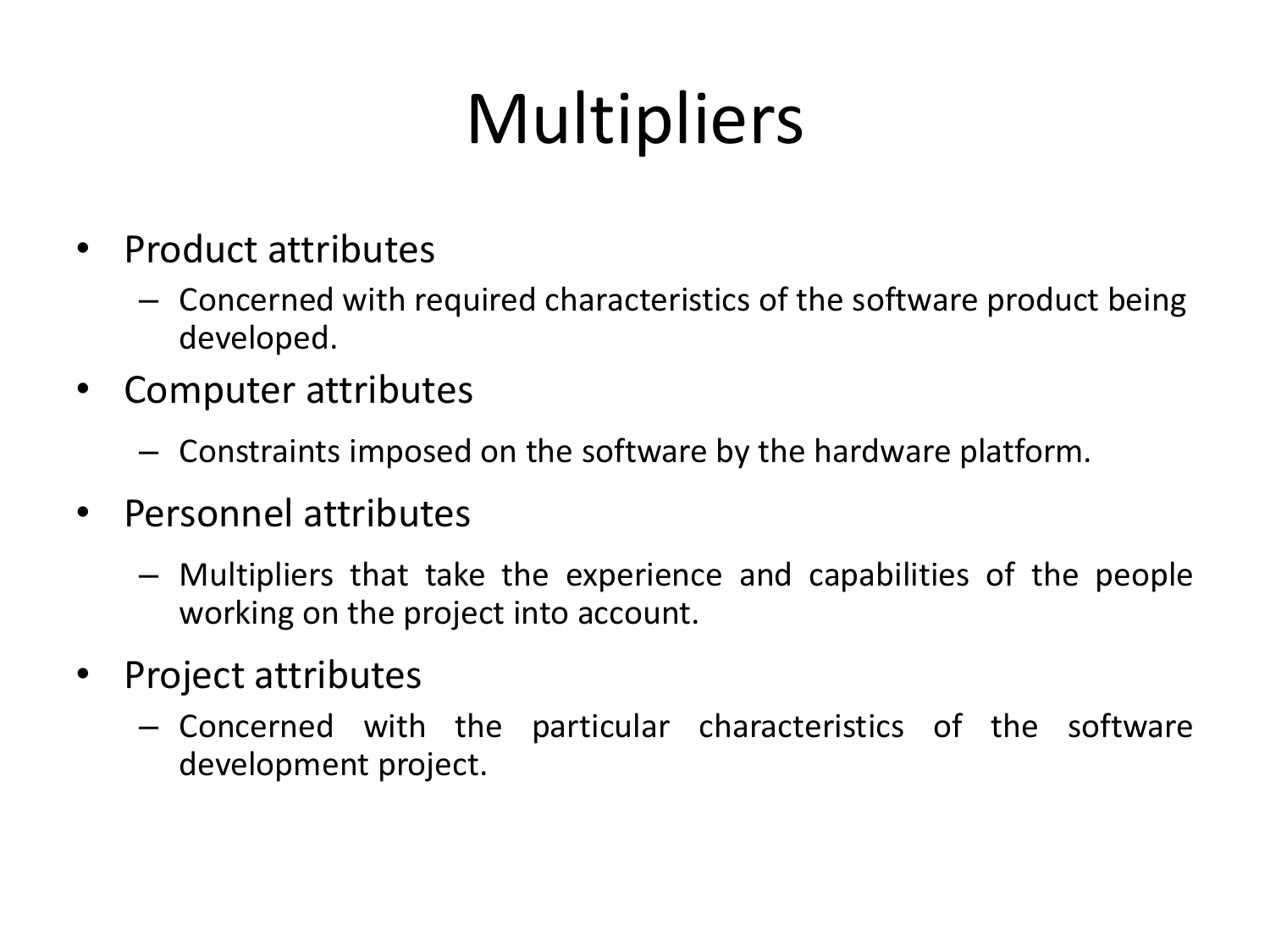#### The effect of cost drivers on effort estimates

| <b>Exponent value</b>                                                       | 1.17                           |
|-----------------------------------------------------------------------------|--------------------------------|
| System size (including<br>factors for reuse and<br>requirements volatility) | 128,000 DSI                    |
| <b>Initial COCOMO estimate</b><br>without cost drivers                      | 730 person-months              |
| <b>Reliability</b>                                                          | Very high, multiplier = $1.39$ |
| Complexity                                                                  | Very high, multiplier $= 1.3$  |
| <b>Memory constraint</b>                                                    | High, multiplier = $1.21$      |
| Tool use                                                                    | Low, multiplier = $1.12$       |
| <b>Schedule</b>                                                             | Accelerated, multiplier = 1.29 |
| <b>Adjusted COCOMO</b><br>estimate                                          | 2,306 person-months            |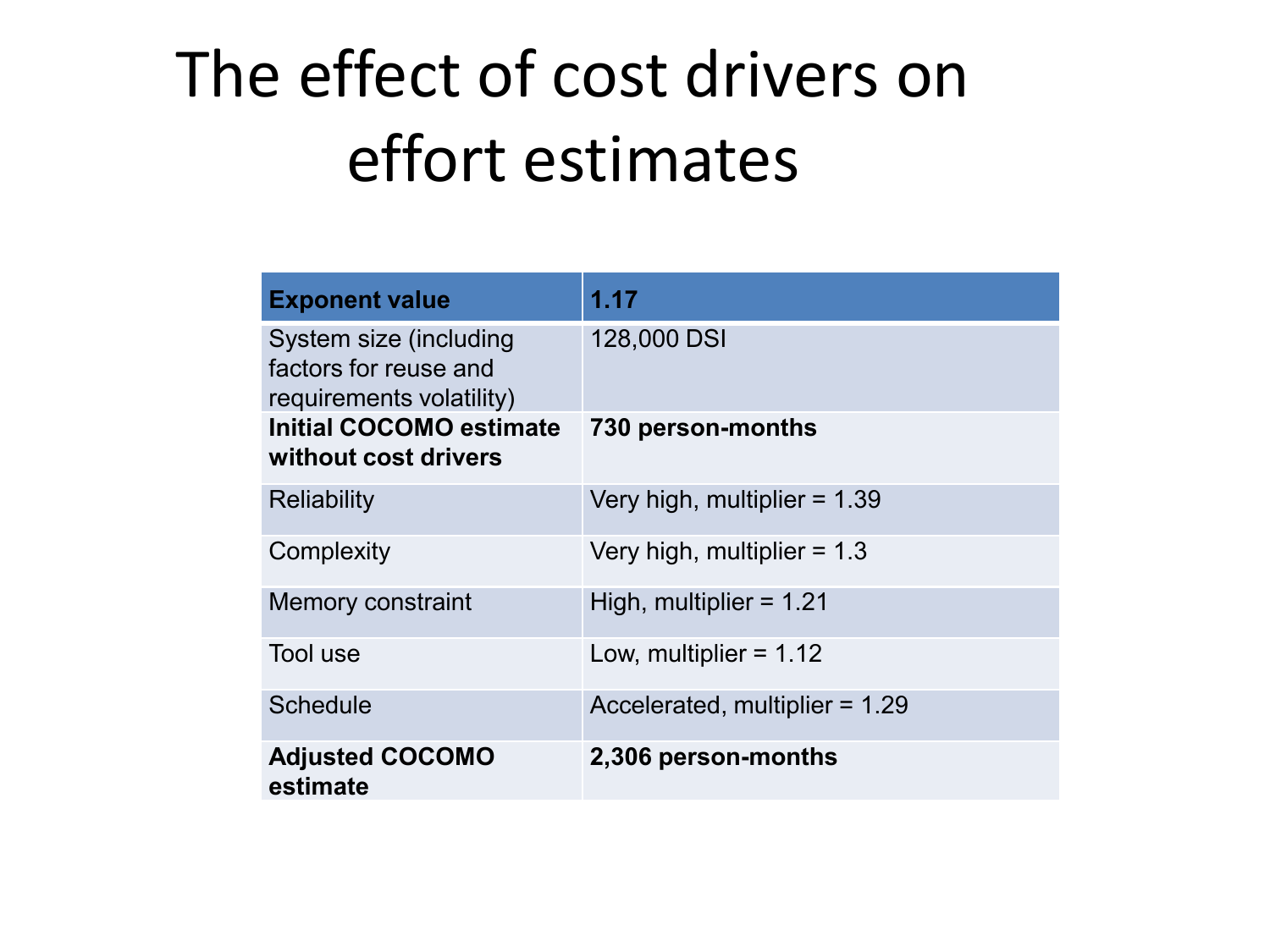#### The effect of cost drivers on effort estimates

| <b>Exponent value</b>              | 1.17                          |
|------------------------------------|-------------------------------|
| Reliability                        | Very low, multiplier $= 0.75$ |
| Complexity                         | Very low, multiplier = $0.75$ |
| <b>Memory constraint</b>           | None, multiplier $= 1$        |
| Tool use                           | Very high, multiplier = 0.72  |
| <b>Schedule</b>                    | Normal, multiplier = 1        |
| <b>Adjusted COCOMO</b><br>estimate | 295 person-months             |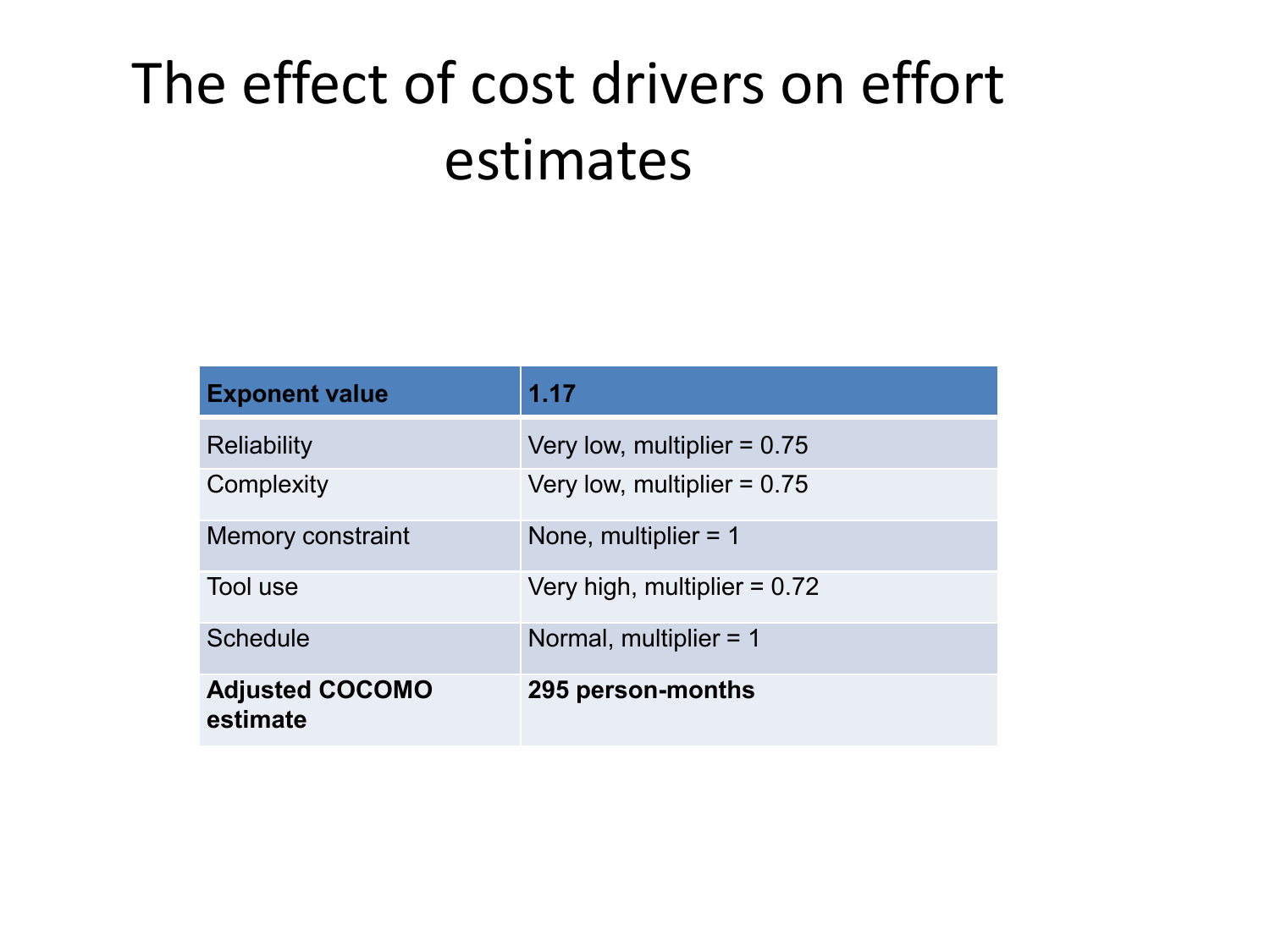## Project duration and staffing

- As well as effort estimation, managers must estimate the calendar time required to complete a project and when staff will be required.
- Calendar time can be estimated using a COCOMO 2 formula
	- TDEV =  $3 \times (PM)^{(0.33+0.2*(B-1.01))}$
	- PM is the effort computation and B is the exponent computed as discussed above (B is 1 for the early prototyping model). This computation predicts the nominal schedule for the project.
- The time required is independent of the number of people working on the project.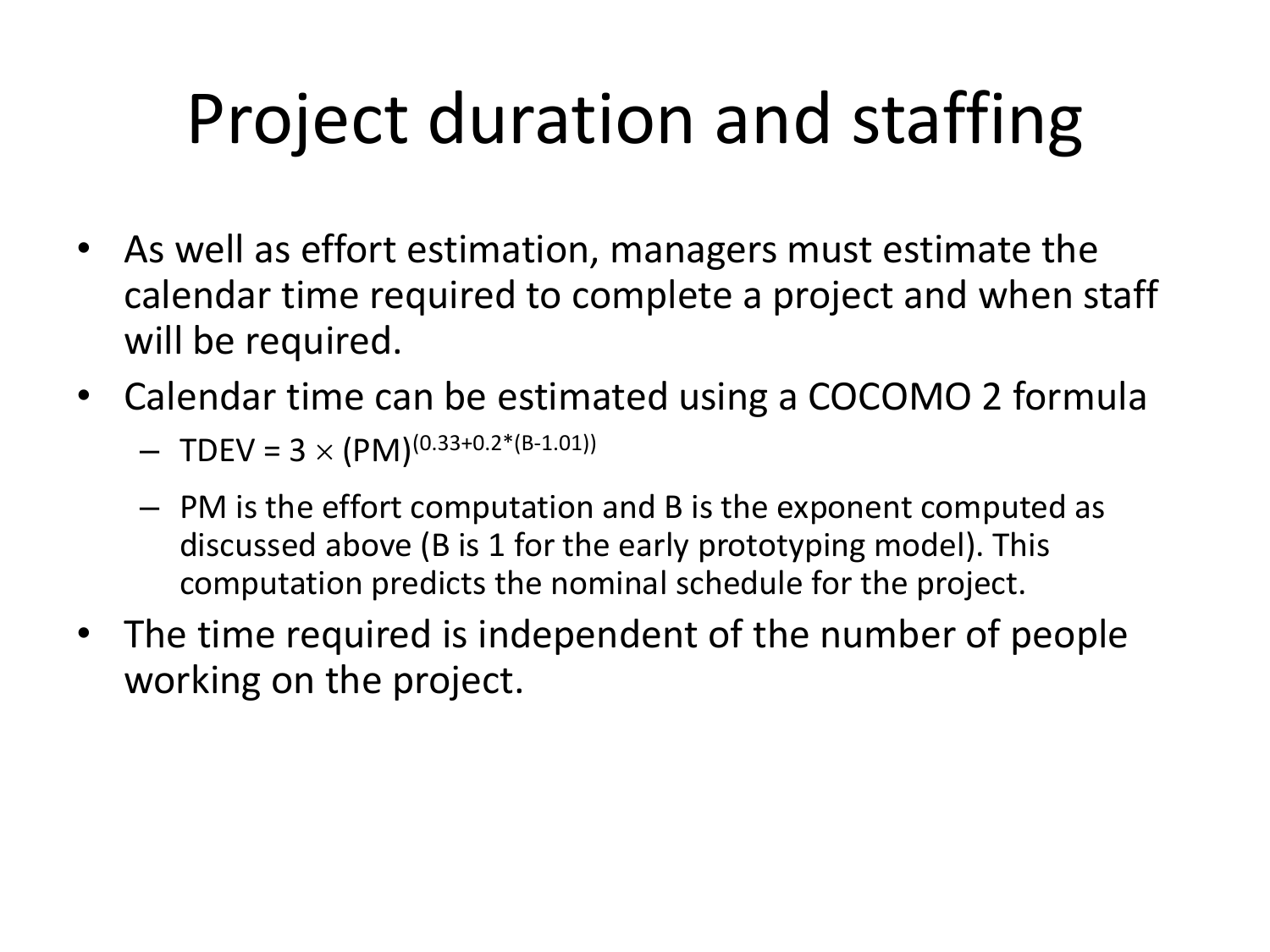## Staffing requirements

- Staff required can't be computed by diving the development time by the required schedule.
- The number of people working on a project varies depending on the phase of the project.
- The more people who work on the project, the more total effort is usually required.
- A very rapid build-up of people often correlates with schedule slippage.